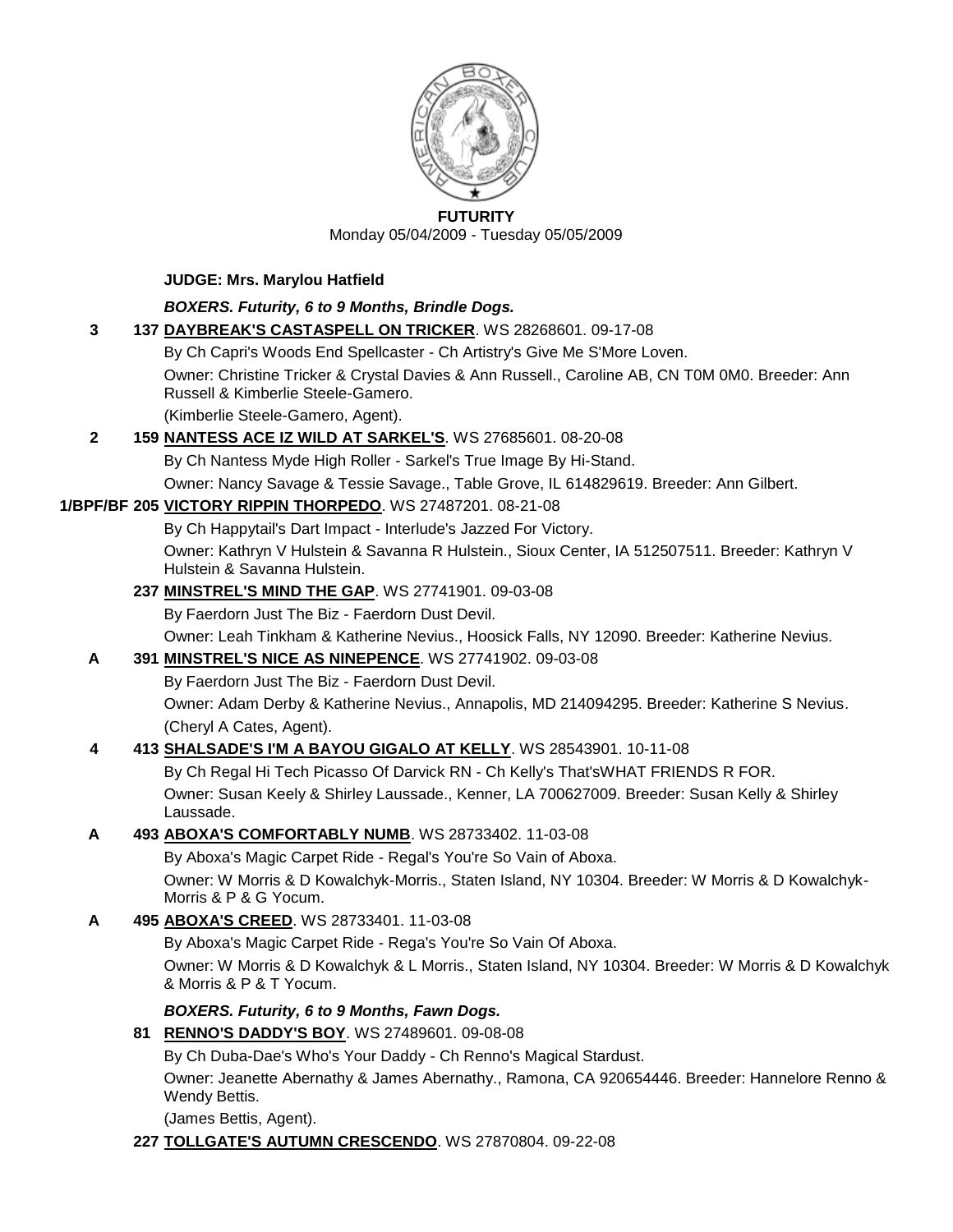By Ch Belco's Hunter's Moon At Tollgate RN - Ch Topline's This Bird Can Sing.

Owner: Nersi Zand & Susan Watts., Upper Black Eddy, PA 189729768. Breeder: Susan Watts.

| $\mathbf{2}$ |    | 229 TOLLGATE'S AUTUMN HUNTER. WS 27870806. 09-22-08                                                                            |
|--------------|----|--------------------------------------------------------------------------------------------------------------------------------|
|              |    | By Ch Belco's Hunter's Moon At Tollgate RN - Ch Topline's This Bird Can Sing.                                                  |
|              |    | Owner: Susan Watts., Upper Black Eddy, PA 189729768. Breeder: Susan Watts.                                                     |
|              |    | 283 DESTINY'S NEVER SAY NEVER AGAIN. WS 28129503. 10-17-08                                                                     |
|              |    | By Ch Triple Crown's Prince Of Thieves - Crysto's Enchantress Of Destiny.                                                      |
|              |    | Owner: Monica Lynch., Hendersonville, TN 370754710. Breeder: Monica Lynch.                                                     |
|              |    | (Tami Mishler, Agent).                                                                                                         |
| 3            |    | 285 DESTINY'S CASINO ROYALE. WS 28129504. 10-17-08                                                                             |
|              |    | By Ch Triple Crown's Prince Of Thieves - Crysto's Enchantress Of Destiny.                                                      |
|              |    | Owner: Monica Lynch., Hendersonville, TN 370754710. Breeder: Monica Lynch & Anthony Finney.                                    |
|              |    | (Tami Mishler, Agent).                                                                                                         |
| 1            |    | 327 DAYBREAKS UNDER YOUR SPELL. WS 28268602. 09-17-08                                                                          |
|              |    | By Ch Capris Woodsend Spellcaster - Ch Artistrys Give Me Smore Lovin.                                                          |
|              |    | Owner: Julie Gualarte & Ann Russell., Riverside, CA 925065772. Breeder: Ann Russell & Kimberlie                                |
|              |    | Steele-Gamero.                                                                                                                 |
|              |    | (Kimberlie Steele-Gamero, Agent).                                                                                              |
| 4            |    | 375 WARREN N REGAL SPARE NO EXPENSE. WS 29415802. 09-16-08                                                                     |
|              |    | By Ch Duba-Dae's Buster Brown - Ch Regal's Ten Acious Flame.                                                                   |
|              |    | Owner: Warren Kimberly., Argyle, TX 762262438. Breeder: Kimberly Warren & Korinne Vanderpool.                                  |
|              |    | (Terri Galle, Agent).                                                                                                          |
| A            |    | 385 MAHOGANY'S WILL O' THE WISP. WS 29114201. 11-01-08                                                                         |
|              |    | By Ch Bentbrook's Image Of Highnoon - Brush Hill's Bellisimo.                                                                  |
|              |    | Owner: LuAnn Gardner & David Gardner., Rehoboth, MA 027691429. Breeder: LuAnn Gardner & Ellen<br>Bradley & David Gardner.      |
|              |    | (Kimberly A Pastella-Calvacca, Agent).                                                                                         |
|              |    | BOXERS. Futurity, 9 to 12 Months, Brindle Dogs.                                                                                |
|              | 9  | TRAIL'S END COOKIN WITH FIRE. WS 26679602. 05-28-08                                                                            |
|              |    | By Ch Bix-L's Ricochet To Greyhawk - Ch Trails End In Hot Water AX AXJ NF.                                                     |
|              |    | Owner: Shannon Carlson., Klamath Falls, OR 976039712. Breeder: Shannon Carlson.                                                |
|              | 83 | <b>BIG ROCK'S DU MA BEST. WS 26560303. 06-19-08</b>                                                                            |
|              |    | By Ch Duba-Dae's Who's Your Daddy - Ch Telstar's Prudent Choice.                                                               |
|              |    | Owner: Elena Johnson & Anita Franzi., Moreno Valley, CA 92557. Breeder: Anita Franzi & Jennifer                                |
|              |    | Tellier.                                                                                                                       |
|              |    | (James Bettis, Agent).                                                                                                         |
|              |    | 91 SOLIDROCK'S MAJOR ENSEMBLE AT PURE PRIDE. WS 27387106. 06-24-08                                                             |
|              |    | By Ch Turo's Overture - Ch Korvette's Porsha RN.                                                                               |
|              |    | Owner: Steve Stewart & Eva Leeman., Liberty, SC 296574510. Breeder: Eva Leeman & Page Conrad.                                  |
|              |    | (Jorge Pinzon, Agent).                                                                                                         |
|              |    | 145 SAPPHIRE'S MR. CHARCOAL. WS 27491001. 08-03-08                                                                             |
|              |    | By Ch Interlude's Never A Doubt RN - Ch Sapphire's Dances For Money.                                                           |
|              |    | Owner: Rebecca Cole & Shelly Williams., De Soto, MO 63020. Breeder: Shelly Williams.                                           |
|              |    | (Christa Cook, Agent).                                                                                                         |
| 4            |    | 199 MOON VALLEY INSTYLE AT CHIZACK. WS 27218504. 06-15-08                                                                      |
|              |    | By Ch Moon Valley No Foolin' - Ch Liston's Lady Luck.                                                                          |
|              |    | Owner: Nancy Schepis & Ida Baum & Andrew Hobday & Wendy Hobday., Glendale, AZ 853043113.<br>Breeder: Nancy Schepis & Ida Baum. |

**201 [MOON VALLEY IT'S ALL GOOD](http://canis.infodog.com/files/bdogrsl1.prg;makc=WS_27218502;mdog=Moon_Valley_It_s_All_Good;wins=all)**. WS 27218502. 06-15-08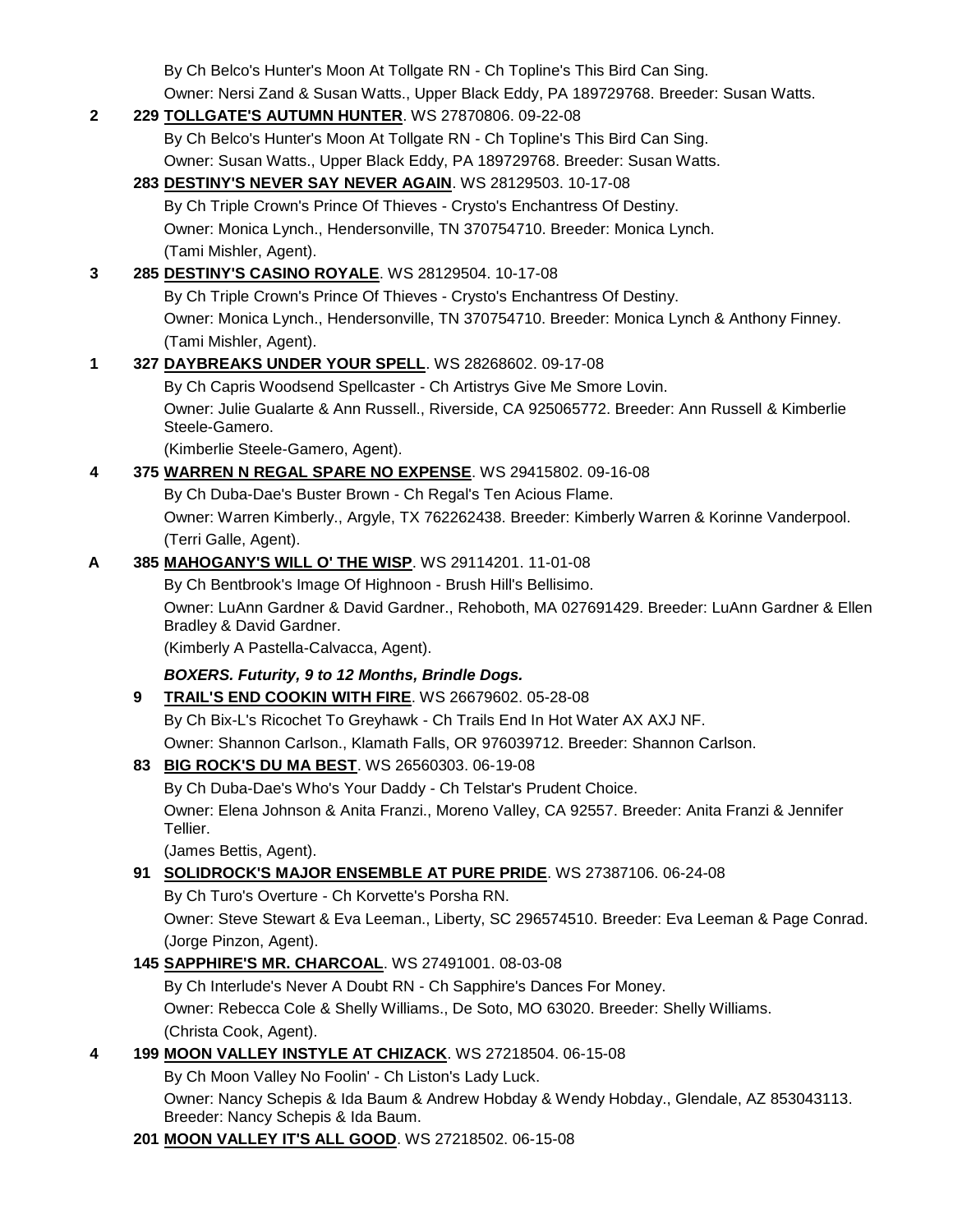By Ch Moon Valley No Foolin' - Ch Liston's Lady Luck.

Owner: Nancy Schepis & Ida Baum., Glendale, AZ 853043113. Breeder: Nancy Schepis & Ida Baum.

| 3            | 207 BACKBEAT'S BIGGER BANG. WS--27381902. 07-30-08                                                                          |
|--------------|-----------------------------------------------------------------------------------------------------------------------------|
|              | By Ch Bix-L Time's Triple Double - Ch Artistrys Wonderful Tonight.                                                          |
|              | Owner: Carol Margelewski & Marianne Caprino., Lakewood, WA 98499. Breeder: Owners.                                          |
|              | (Cindy Crawford-Gorath, Agent).                                                                                             |
|              | 261 RAYPAT'S FIRST AND FOREMOST @ BREMAL. WS 27243603. 07-12-08                                                             |
|              | By Ch Raineylane's Studio DaVinci - Ch Raypat's First And Ten.                                                              |
|              | Owner: Brenda Mallory., Austin, TX 787340012. Breeder: Pat Kisselovich & Lisa Holden.                                       |
| $\mathbf{2}$ | 315 BELMAR'S COUVERTURE. WS 26182914. 05-17-08                                                                              |
|              | By Ch Turo's Overture - Ch RandG's Lovesong.                                                                                |
|              | Owner: Judy Swain & Bob Patterson., Purcellville, VA 201325821. Breeder: Bob Patterson & Gayann<br>Jones.                   |
|              | (Sherrie Canciamille, Agent).                                                                                               |
|              | 319 BURLWOOD'S LOVE DOCTOR OF BERRY BRIDGE. WS 26905101. 06-26-08                                                           |
|              | By Ch Burlwood's Drive'n 'Em Wild - Burlwood's Fortune Lover.                                                               |
|              | Owner: Isaac & Alexis Barlow., Big Lake, MN 553098851. Breeder: Rhonda A Nickels & Deanna Mickells.                         |
|              | (Rhonda A Nickels, Agent).                                                                                                  |
| A            | 345 BEAU-CHIEN'S PERFECT TIDAL WAVE. WS 26557801. 06-11-08                                                                  |
|              | By Ch Tenebos Perfect Storm At Covedge - MarTrav's All Fired Up.                                                            |
|              | Owner: Patricia Beauchesne., New Hampton, NH 03256. Breeder: Patricia Beauchesne.                                           |
|              | (Debbie Struff, Agent).                                                                                                     |
| A            | 353 STARBRIDGE BRIGHTEST STAR. WS 26738802. 05-12-08                                                                        |
|              | By Twinklestar V Eurozone - Ch Artistrys Eye Candy.                                                                         |
|              | Owner: Cheryl Burbach & Jean Newbill., Riverside, CA 925065772. Breeder: Jean Newbill.                                      |
|              | (Kimberlie Steele-Gamero, Agent).                                                                                           |
|              | 429 JAEGERHOUSE'S BRAVADO AT KARMEL. WS 28457101. 05-30-08                                                                  |
|              | By Jaegerhouse's Devil Or Angel - Jaegerhouse's U Go Girl.                                                                  |
|              | Owner: Karin Wilson., Bowie, MD 207151032. Breeder: Verena Jaeger.                                                          |
|              | 433 RAYPAT'S FIRST IMPRESSION. WS 27243601. 07-12-08                                                                        |
|              | By Ch Raineylane-Studio Davinci - Ch Raypat's First And Ten.                                                                |
|              | Owner: Nina & Scott Matchett., Marietta, GA 300664794. Breeder: Pat Kisselovich & Lisa R Holden.                            |
|              | (Jack I Brown, Agent).                                                                                                      |
|              | 461 HEART ACRE HABERL STUNT MAN. WS 27541301. 06-25-08                                                                      |
|              | By Ch Heart Acres Stingray Of Cinnrhee - Ch Heart Acre Haberl Stellar One.                                                  |
|              | Owner: Dr & Mrs James W Kilman & Joanne Haberl., Grove City, OH 43123. Breeder: Dr & Mrs James W<br>Kilman & Joanne Haberl. |
|              | (B J Barnhart, Agent).                                                                                                      |
| 1            | 469 PHEASANT HOLLOW'S KRYPTONITE. WS 27077001. 05-19-08                                                                     |
|              | By Ch Pheasant Hollow's A Sure Bet - Pheasant Hollow's Josette.                                                             |
|              | Owner: Kerry Jones., Wallkill, NY 12589. Breeder: Owner.                                                                    |
|              | BOXERS. Futurity, 9 to 12 Months, Fawn Dogs.                                                                                |
|              | 17 SUMMIT ASH OFF PROBATION. WS 26937605. 07-10-08                                                                          |
|              | By Ch Raklyns Stealing The Show - Ch Summit Ash Naughty Nora.                                                               |
|              | Owner: Patricia Boyd., West Palm Beach, FL 334187211. Breeder: Patricia Boyd.                                               |
|              | (Deb Struff, Agent).                                                                                                        |
| $\mathbf{2}$ | 19 BREHO IN HOT PURSUIT. WS 26741402. 06-06-08                                                                              |
|              | By Ch Regal Hitech Picasso Of Darvick RN - Ch Breho Too Hot To Handle.                                                      |
|              | Owner: Bev Pope & Brenda Stuckey & Theresa Galle., Carberry MB, CN R0K 0H0. Breeder: Roberto                                |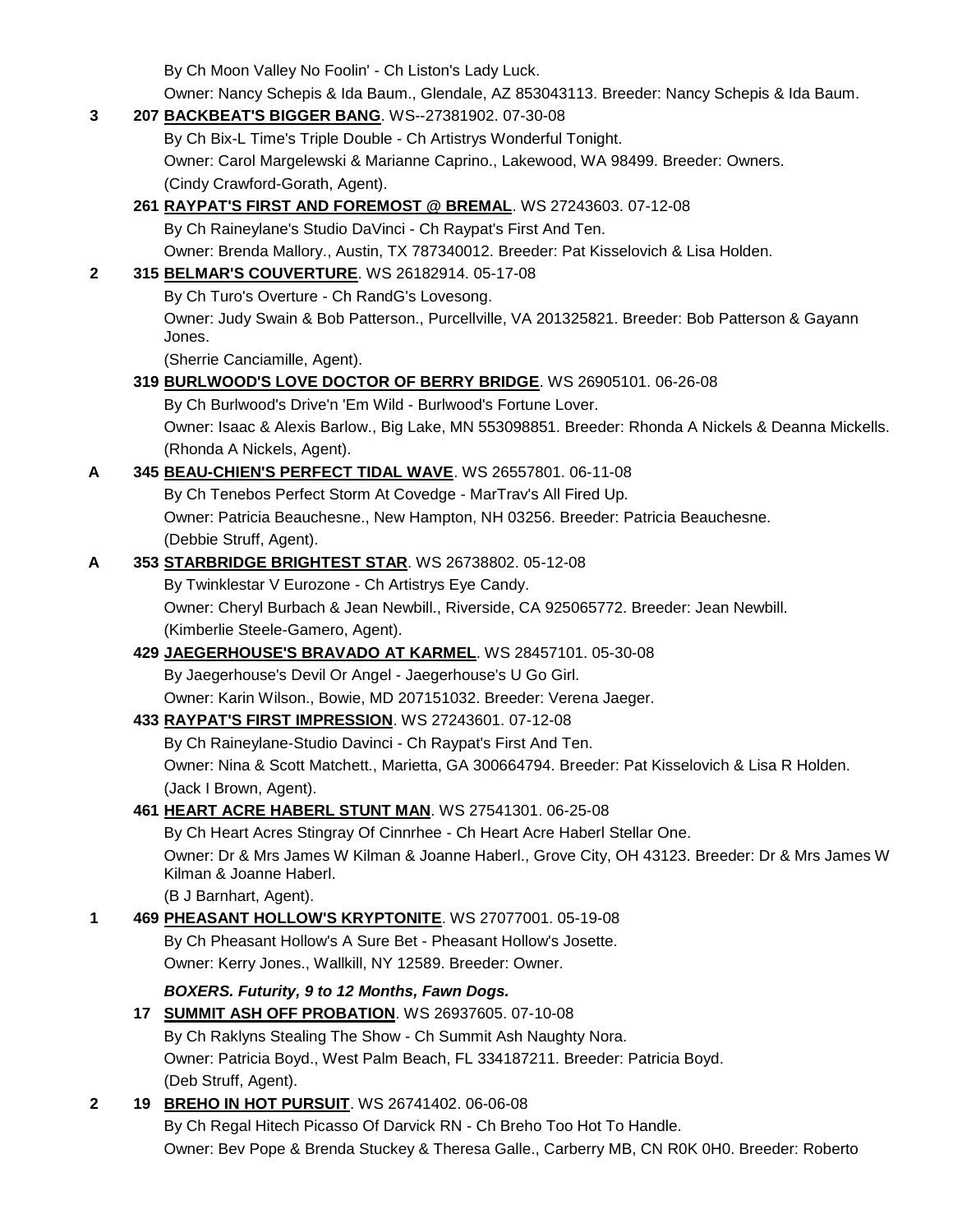Elinan & Brenda Stuckey & Theresa Galle.

| 4 | 23 BERLANE N JEMS JUST ONE LOOK. WS 29469701. 06-30-08                                                              |
|---|---------------------------------------------------------------------------------------------------------------------|
|   | By Ch JEMS Rock The House - Ch Berlane's Believe In Me.                                                             |
|   | Owner: Cheryl Jennings & Dianna Emmons., Calgary AB, CN T2W 4Z4. Breeder: Ron & Sharon Berry.                       |
|   | 43 RAYPAT'S FIRST RAY OF SUNSHINE. WS 27243602. 07-12-08                                                            |
|   | By Ch Raineylane Studio Davinci - Ch Raypat's First And Ten.                                                        |
|   | Owner: Barbara A Fekety., Boardman, OH 44512. Breeder: Pat Kisselovich & Lisa Holden.                               |
|   | (Lisa Holden, Agent).                                                                                               |
| 3 | 45 SUMMIT ASH ON DETENTION AT SHIRALDA. WS 26937602. 07-10-08                                                       |
|   | By Ch Raklyns Stealing The Show - Ch Summit Ash Naughty Nora.                                                       |
|   | Owner: David A Bedworth & Theresa Bedworth., Cadyville, NY 12918. Breeder: Patricia B Boyd.                         |
|   | (Debbie Struff, Agent).                                                                                             |
|   | 103 CARILLON'S NUMBER ONE DRAFT PICK. WS 26345304. 06-02-08                                                         |
|   | By Ch Capri's Woods End Spellcaster - Ch Carillon Ellie's Grand Finale.                                             |
|   | Owner: Ann B Anderson & Steven G Anderson., Atlanta, GA 30327. Breeder: Cindy Suarez.                               |
|   | (Rick Justice, Agent).                                                                                              |
| 1 | 169 NASTINAN'S UNMISTAKEABLE. WS 26787402. 06-20-08                                                                 |
|   | By Ch Nastinan's Quicksilver - Nastinan's Odalesque.                                                                |
|   | Owner: Deborah J Marshall & Nancy A Teubner., E Amherst, NY 14051. Breeder: Deborah J Marshall.                     |
|   | (Cindy Crawford-Gorath, Agent).                                                                                     |
|   | 189 SOLIDROCKS KEEPING SCORE AT KORVETTE. WS 23738707. 06-24-08                                                     |
|   | By Ch Turos Overture - Ch Korvette's Porsha RN.                                                                     |
|   | Owner: Page Conrad., Hoboken, GA 31542. Breeder: Eva Leeman & K Page Conrad.                                        |
|   | 241 INSPIRATION'S DEACON OF WILKY. WS 26815601. 05-12-08                                                            |
|   | By Ch Inspiration's Full Authority - Ch Wilkyanos Pennys From Heaven.                                               |
|   | Owner: Gina Freer & Charles Freer., Auburn, IN 467069312. Breeder: Todd Wilkerson & Loretta<br>Wilkerson.           |
|   | (Christa Cook, Agent).                                                                                              |
|   | 271 DUSTY ROAD'S PERFECT WORLD. WS 27231905. 08-02-08                                                               |
|   | By Twinkle Star V. Eurozone - Ch Dusty Road's Dont Wana Mis A Thing.                                                |
|   | Owner: Judith M Pasbrig & Randall S Pasbrig., Peyton, CO 808319328. Breeder: Randall S Pasbrig &<br>Judith Pasbrig. |
|   | 329 STARBRIGHTS WRITTEN IN THE STARS. WS 26738801. 05-12-08                                                         |
|   | By Twinklestar V Eurozone - Ch Artistrys Eye Candy.                                                                 |
|   | Owner: Jean Newbill., Riverside, CA 925065772. Breeder: Jean Newbill.                                               |
|   | (Kimberlie Steele-Gamero, Agent).                                                                                   |
|   | 343 JUSTAWYN'S HEARTACRES JAZZ TIME. WS 26665205. 06-15-08                                                          |
|   | By Ch Justawyn D'ing Time At Heartacres - Jazz-N-Heartacres Bewitching PAM.                                         |
|   | Owner: Mary Lynn Wynieski & Dr J & P Kilman & S Lawson., Elyria, OH 44035. Breeder: Sherry Lawson.                  |
|   | (Ashley Wynieski, Agent).                                                                                           |
| A | 445 MOXY'S HE-MAN WOMAN HATER. WS 27402103. 05-09-08                                                                |
|   | By Ch Hi-Tech's Basic Edition - Ch Nastinan's Quintessential.                                                       |
|   | Owner: Genevieve Suits., Homer, NY 130779437. Breeder: Genevieve Suits.                                             |
|   | (Kim Calvacca, Agent).                                                                                              |
|   | BOXERS. Futurity, 12 to 15 Months, Brindle Dogs.                                                                    |
| 1 | 31 SCHMIDT'S-GC CATCH A FALLING STAR AT LEMAC. WS 25892105. 04-12-08                                                |
|   | By Twinkle Star V Eurozone - Schmidts Mystic Run At Heart Acre.                                                     |
|   | Owner: Juli Schmidt & Cindy Yaeger & Leta McCulla., Galena, OH 430218632. Breeder: Juli Schmidt &<br>Cindy Yaeger.  |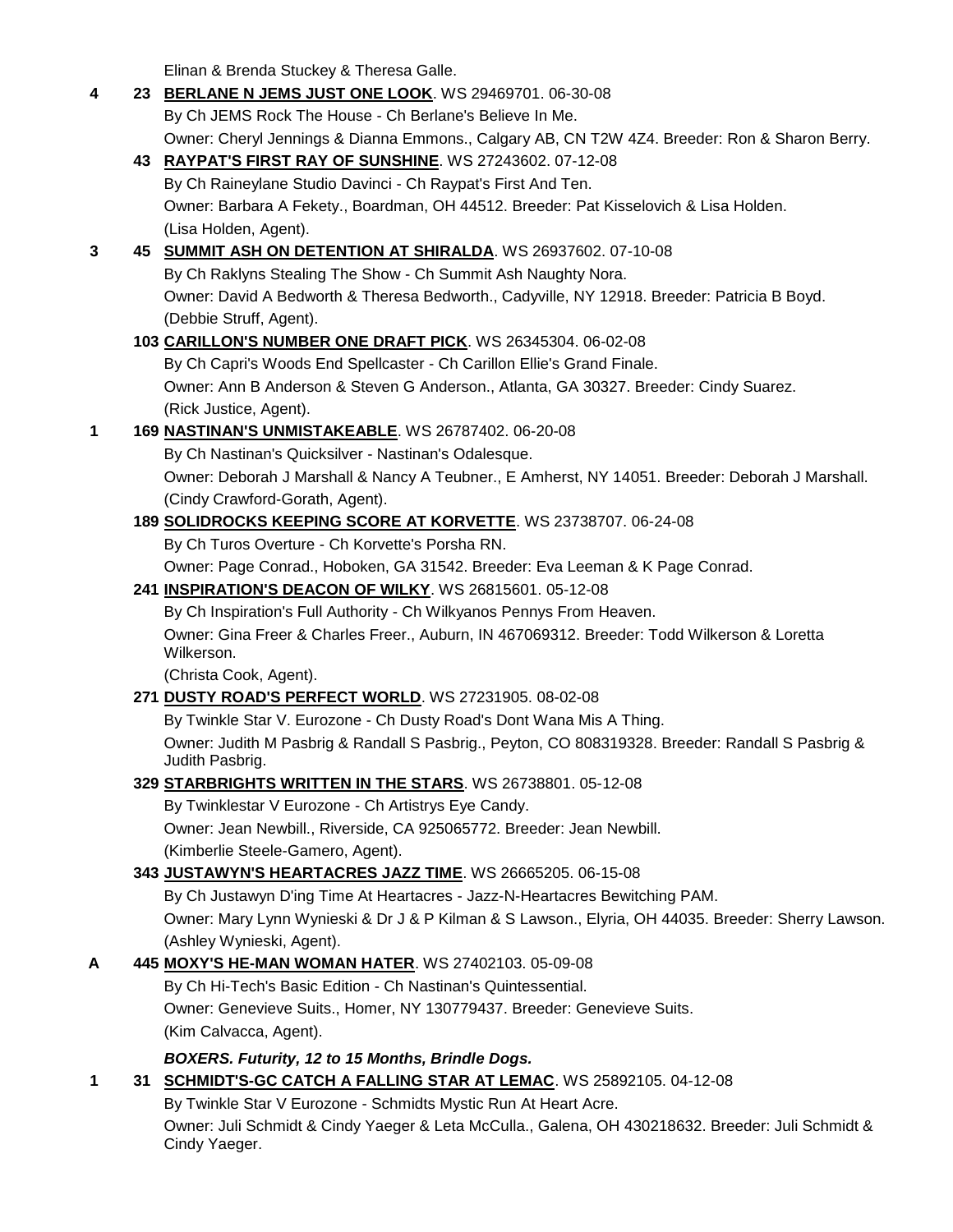(Jack Brown, Agent).

# **2 235 [SHADIGEE'S DOUBLE DOWN](http://canis.infodog.com/files/bdogrsl1.prg;makc=WS_25567206;mdog=Shadigee_s_Double_Down;wins=all)**. WS 25567206. 03-01-08 By Ch Summer's Blackjack Of Shadigee - CynTech's Shadigee Dash Of Class. Owner: Lee & Mary Jane Nowak., Alvaton, KY 421227623. Breeder: Lee Nowak & MaryJane Nowak. (Debbie Struff, Agent). **A 401 [FLASHPOINT'S TERMINATOR OF STARSTRUCK](http://canis.infodog.com/files/bdogrsl1.prg;makc=WS_25388201;mdog=Flashpoint_s_Terminator_Of_Starstruck;wins=all)**. WS 25388201. 11-08-07 By Ch Firestar's Indian Outlaw - Ch Starstruck's Fanny May Meltaway. Owner: Christa Cook & Bradley Russo & Diane Russo., Edwardsville, IL 620254616. Breeder: Bradley Russo & Diane Russo & Christa Cook. *BOXERS. Futurity, 12 to 15 Months, Fawn Dogs.* **35 [RAMARCO RAINEYLANE TICKET TO RIDE](http://canis.infodog.com/files/bdogrsl1.prg;makc=WS_26052103;mdog=Ramarco_Raineylane_Ticket_To_Ride;wins=all)**. WS 26052103. 03-31-08 By Ch Raineylane Studio Da Vinci - Ch Ramarco's Come Fly With Me. Owner: Patti Turk., Grayslake, IL 600303455. Breeder: Connie Burk & Joe Kahre. (Jack I Brown, Agent). **1 51 [KATANDY'S LIGHT MY FIRE @ SHOW TYME](http://canis.infodog.com/files/bdogrsl1.prg;makc=WS_26213301;mdog=Katandy_s_Light_My_Fire_@_Show_Tyme;wins=all)**. WS 26213301. 03-08-08 By Ch Katandy's Fast Forward - Ch Katandy's Glitz & Glimmer. Owner: Sara Nannetti & Lee Morris., Poughkeepsie, NY 126033306. Breeder: Lee Morris & Mark Young. (Debbie Struff, Agent). **4 57 [CAPRI'S EDEN ROCK](http://canis.infodog.com/files/bdogrsl1.prg;makc=WS_25655602;mdog=Capri_s_Eden_Rock;wins=all)**. WS 25655602. 02-21-08 By Ch Capri's Woods End Spellcaster - Ein-Vons Kiss N Tell. Owner: Barbara Bachman & Matthew Barnes., Atlanta, GA 303273732. Breeder: Gayann Jones & Kimberlie Steele. (Rick Justice, Agent). **195 [AVALON'S WILD AS THE WIND](http://canis.infodog.com/files/bdogrsl1.prg;makc=WS_25855004;mdog=Avalon_s_Wild_As_The_Wind;wins=all)**. WS 25855004. 02-29-08 By Ch Bentbrook's Image Of High Noon - Ch Avalon's Quiet Storm. Owner: Mandy Lockard & Norra Hansen & Dr Daniel Buchwald., Salisbury, NC 281467623. Breeder: C Ford & J Ford & N Hansen & Dr D Buchwald. **223 [LOGAN ELM'S GENTLEMEN'S QUARTERLY](http://canis.infodog.com/files/bdogrsl1.prg;makc=WS_26210101;mdog=Logan_Elm_s_Gentlemen_s_Quarterly;wins=all)**. WS 26210101. 04-18-08 By Ch Bix-L's Ricochet To Greyhawk - Ch Ensign's Freeze Frame At Logan Elm. Owner: Jeff Phillips & Kari Hammer-Phillips., Stoutsville, OH 431549627. Breeder: Jeff Phillips & Kari Hammer-Phillips & Annette Clark. **263 [RAMARCO'S WINNING TICKET](http://canis.infodog.com/files/bdogrsl1.prg;makc=WS_26052102;mdog=Ramarco_s_Winning_Ticket;wins=all)**. WS 26052102. 03-31-08 By Ch Raineylane-Studio Davinci - Ch Ramarco's Come Fly With Me. Owner: Connie M Burks & H Joe Kahre., Greencastle, IN 46135. Breeder: Connie M Burks & H Joe Kahre. (Genine DeMaso, Agent). **269 [KATANDY'S PLAYIN WITH FIRE](http://canis.infodog.com/files/bdogrsl1.prg;makc=WS_26213302;mdog=Katandy_s_Playin_With_Fire;wins=all)**. WS 26213302. 03-08-08 By Ch Katandys Fast Forward - Ch Katandys Glitz & Glimmer. Owner: Lee Morris & Mark Young., Davidsonville, MD 210352013. Breeder: L Morris & M Young. **295 [RAMARCO'S TICKETMASTER](http://canis.infodog.com/files/bdogrsl1.prg;makc=WS_26052101;mdog=Ramarco_s_Ticketmaster;wins=all)**. WS 26052101. 03-31-08 By Ch Raineylane-Studio DaVinci - Ch Ramarco's Come Fly With Me. Owner: Russell Kinnaird & Stacie Kinnaird., Tyler, TX 757100005. Breeder: Connie Burks & Joe Kahre. (Jack I Brown, Agent). **2 355 [R AND G'S MYSTICAL DANCER](http://canis.infodog.com/files/bdogrsl1.prg;makc=WS_25655603;mdog=R_And_G_s_Mystical_Dancer;wins=all)**. WS 25655603. 02-21-08 By Ch Capri's Woods End Spellcaster - Ein-Von's Kiss N Tell. Owner: Gayann Jones & Kimberlie Steele., Tucson, AZ 857487420. Breeder: Gayann Jones & Kimberlie Steele. **435 [AVALON'S WINDWALKER](http://canis.infodog.com/files/bdogrsl1.prg;makc=WS_07165701;mdog=Avalon_s_Windwalker;wins=all)**. WS 07165701. 02-29-08 By Ch Bentbrook's Image Of High Noon - Ch Avalon's Quiet Storm. Owner: Norra Hansen & Dan Buchwald., Augusta, NJ 078220190. Breeder: Norra Hansen & Dan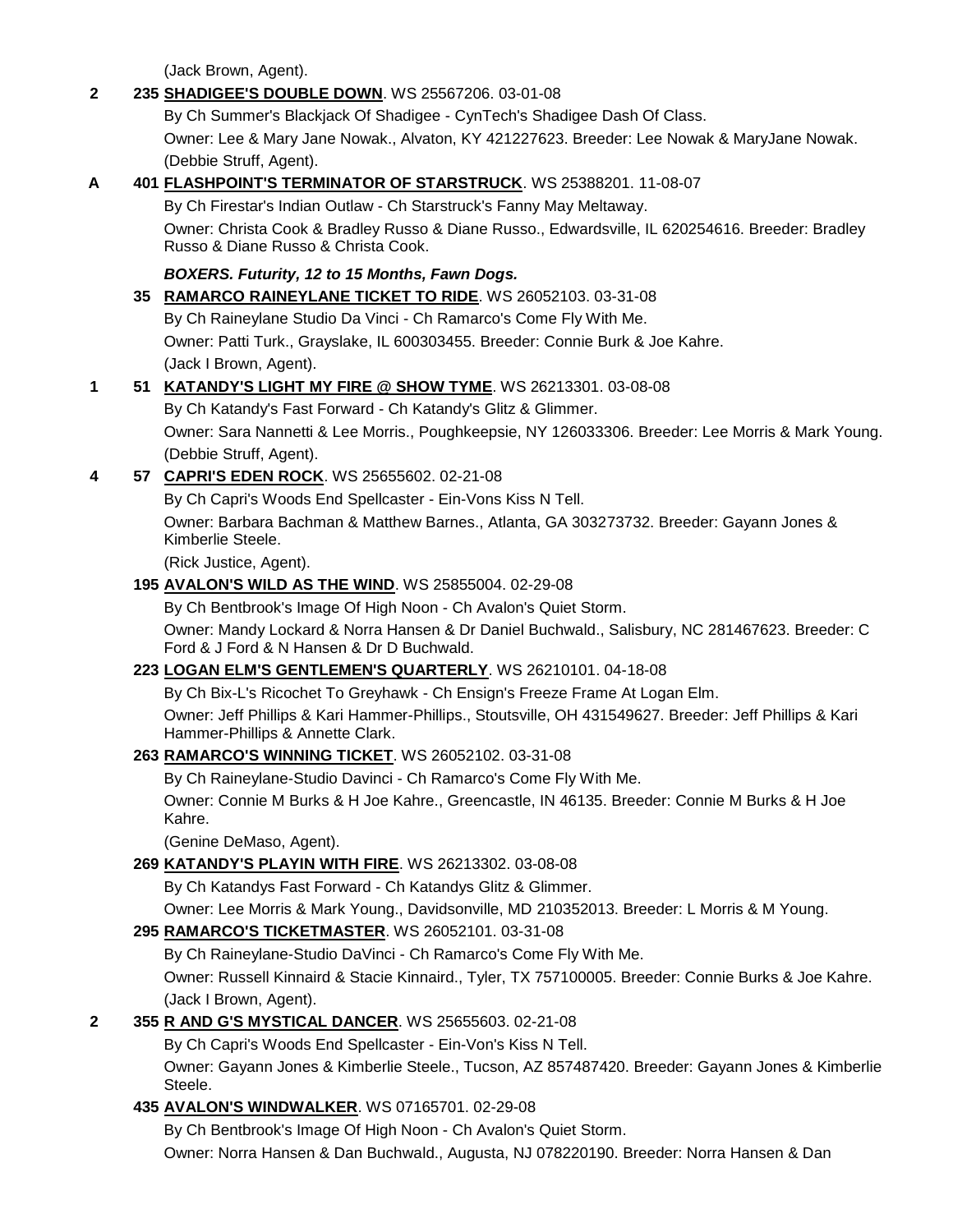Buchwald & Charles & Jo Ford.

### **475 [R AND G'S SPELLBOUND AT EVOLUTION](http://canis.infodog.com/files/bdogrsl1.prg;makc=WS_25655606;mdog=R_And_G_s_Spellbound_At_Evolution;wins=all)**. WS 25655606. 02-21-08

By Ch Capri's Woods End Spellcaster - Ein-Von's Kiss N' Tell. Owner: Tiffanie Gisseman & Gayann Jones., West Bountiful, UT 840871850. Breeder: Gayann Jones & Kimberlie Steele.

(Kimberlie Steele Gamero, Agent).

### **477 [STORYBOOK TALL TALE MMS](http://canis.infodog.com/files/bdogrsl1.prg;makc=WS_26115403;mdog=Storybook_Tall_Tale_Mms;wins=all)**. WS 26115403. 04-18-08

By Ch Rochils Call Of The Wild - Ch Rochils Black Magic Woman. Owner: Michael Shepherd., Flowermound, TX 75028. Breeder: Skip & Linda Abel. (Michael Shepherd, Agent).

### **3 479 [STORYBOOK WRITTEN IN GOLD FOR MERIDIAN](http://canis.infodog.com/files/bdogrsl1.prg;makc=WS_26115407;mdog=Storybook_Written_In_Gold_For_Meridian;wins=all)**. WS 26115407. 04-18-08

By Ch Rochils Call Of The Wild - Rochils Black Magic Woman.

Owner: Meri Wilkinson & M Shepherd & Skip & Linda Abel., Jacksboro, TX 76458. Breeder: Skip Abel & Linda Abel.

(Michael Shepherd, Agent).

### *BOXERS. Futurity, 15 Months & Under 18 Months, Brindle Dogs.*

### **4 141 [KENASHERS RHYMES & RHYTHMS OF CACHET](http://canis.infodog.com/files/bdogrsl1.prg;makc=WS_25114104;mdog=Kenashers_Rhymes_&_Rhythms_Of_Cachet;wins=all)**. WS 25114104. 01-26-08

By Ch Cachet's Thief In The Night - Ch Donray's First Lady Of Kenasher.

Owner: James A Riggi., Bear, DE 19701. Breeder: Ken Johnson & Sherry Johnson.

# **251 [TOP HAT'S YOU R MAXIMILIAN](http://canis.infodog.com/files/bdogrsl1.prg;makc=WS_24147504;mdog=Top_Hat_s_You_R_Maximilian;wins=all)**. WS 24147504. 11-19-07

By Ch Top Hat's You Are It Of Raja - Top Hat's Broadway Rose.

Owner: Vickie Clarke & Debora Beasley., Morristown, TN 378146739. Breeder: Debora & Charles Beasley.

### **1 305 [BARBLILOC'S DART IMAGE AT HAPPY TAILS](http://canis.infodog.com/files/bdogrsl1.prg;makc=WS_24686901;mdog=Barbliloc_s_Dart_Image_At_Happy_Tails;wins=all)**. WS 24686901. 11-14-07

By Ch Breezewood's Lord Of Wystmont CDX RE - Barbiloc's Autumn Splendor CD RN. Owner: Amy Bieri & Barbara O'Connor & Melissa Sartori., Island Lake, IL 600428517. Breeder: Barbara & Bill O'Connor.

#### **309 [KENASHER'S DASHING CAVALIER](http://canis.infodog.com/files/bdogrsl1.prg;makc=WS_25114101;mdog=KenaSher_s_Dashing_Cavalier;wins=all)**. WS 25114101. 01-26-08

By Ch Cachet's Thief In The Night - Ch Donray's First Lady Of KenaSher.

Owner: Ken & Sherry Johnson., Hoschton, GA 305482113. Breeder: Ken & Sherry Johnson.

#### **2 331 [CH SPRINGBROOK'S BACK IN TOWN](http://canis.infodog.com/files/bdogrsl1.prg;makc=WS_24458801;mdog=Ch_Springbrook_s_Back_In_Town;wins=all)**. WS 24458801. 11-30-07

By Ch Capri's Woods End Spellcaster - Ch Can-Cia's Voodoo Mama. Owner: Mary Dohm & Sherry Canciamille., Wilmington, IL 604818983. Breeder: Sherry Canciamille & Mary Dohm.

#### **3 341 [JEAMAR'S MARK MY WORD](http://canis.infodog.com/files/bdogrsl1.prg;makc=WS_24618501;mdog=Jeamar_s_Mark_My_Word;wins=all)**. WS 24618501. 12-29-07

By Ch Aracrest Rewynd Holly Lane - Ch Hi-Tech's Genesis Of Jeamar.

Owner: Daphne Scalamandre., Upper Brookville, NY 11545. Breeder: Marylou Carroll & Jean Mattheiss. (Kimberly A Pastella-Calvacca, Agent).

# *BOXERS. Futurity, 15 Months & Under 18 Months, Fawn Dogs.*

# **53 [SPELLBOUND'S I WALK THE LINE](http://canis.infodog.com/files/bdogrsl1.prg;makc=WS_24455301;mdog=Spellbound_s_I_Walk_The_Line;wins=all)**. WS 24455301. 11-13-07

By Ch Triple Crown's Prince Of Thieves - Primeau Secret To Satisfaction.

Owner: Jeanie R Cornelison & Scottie & Bethany Russell., Trussville, AL 351734193. Breeder: Scottie Russell.

(Jack I Brown, Agent).

#### **2 75 [SASSY'S SEA SMOKE OF FOXEN](http://canis.infodog.com/files/bdogrsl1.prg;makc=WS_24925604;mdog=Sassy_s_Sea_Smoke_Of_Foxen;wins=all)**. WS 24925604. 01-25-08

By Ch Caymans Texas Buckaroo - Sassys Magic Spellcaster Of Cayman.

Owner: Kristine Anderson., El Sobrante, CA 94803. Breeder: Janet Kraus & Kristine Anderson. (Lori McClain, Agent).

#### **1 107 [ROSEWOOD'S I'M THE BOSS AT SUNCREST](http://canis.infodog.com/files/bdogrsl1.prg;makc=WS_25602902;mdog=Rosewood_s_I_m_The_Boss_At_Suncrest;wins=all)**. WS 25602902. 11-10-07

By Ch Suncrest's I'm The Man - Ch Rosewood's Suncrest 'N Sara's Image.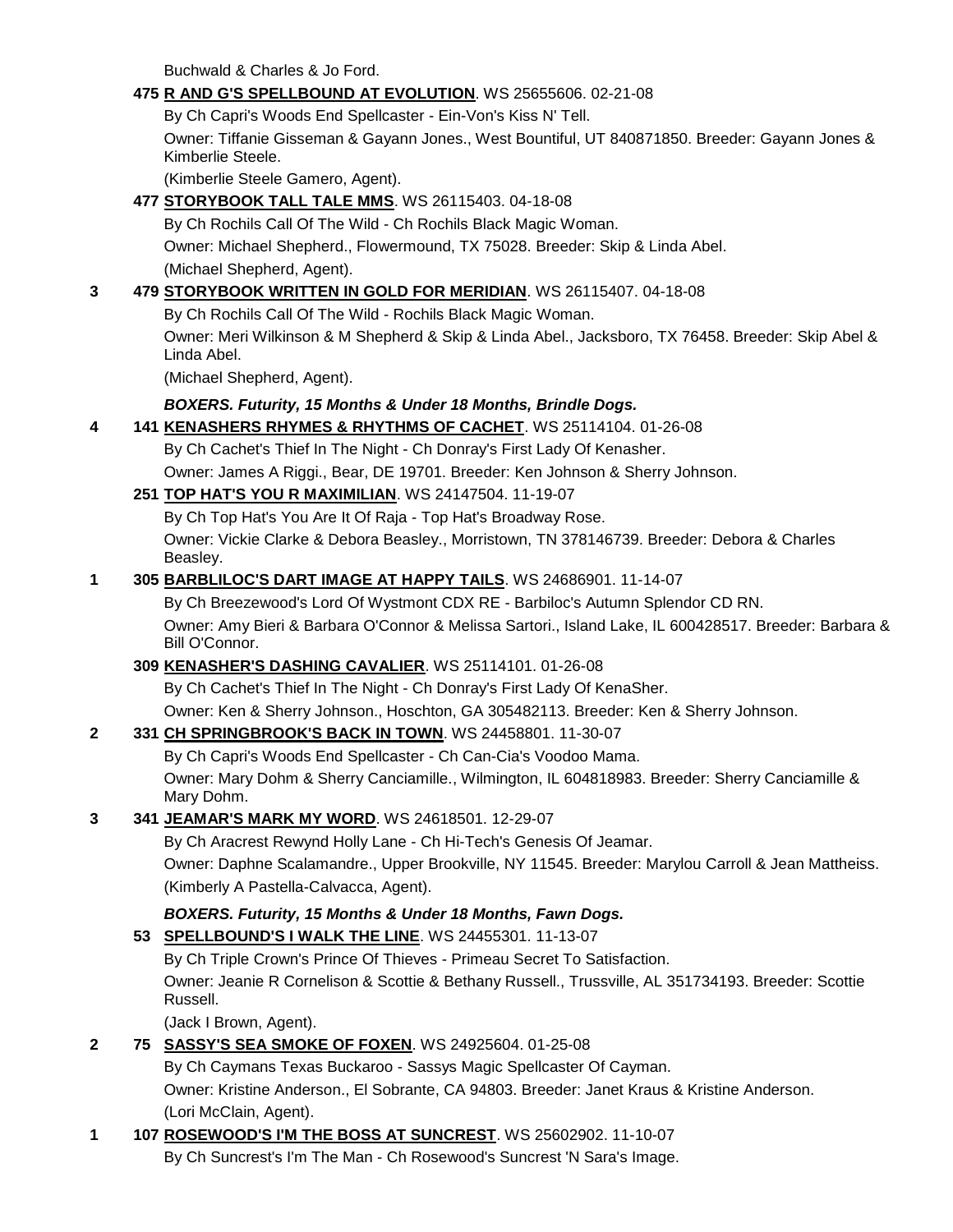Owner: Gerald & Tommie Eller & Olive Lee-Waters., Atlanta, GA 30327. Breeder: Gerald & Tommie Eller & Olive Lee-Waters.

(Rick Justice, Agent).

### **123 [MADEGAN MYSTIC ISLE OF SKYE](http://canis.infodog.com/files/bdogrsl1.prg;makc=WS_24734301;mdog=Madegan_Mystic_Isle_Of_Skye;wins=all)**. WS 24734301. 12-08-07

By Ch Brookwood's Place Of Dreams - Ch Madegan's Play Misty For Me.

Owner: Deborah McCarroll & Mark Fagan & Gwen & George Dobry., San Jose, CA 95125. Breeder: Deborah McCarroll & Mark Fagan.

(Cindy Crawford-Gorath, Agent).

### **4 165 [JOCAR'S JACK IN THE BOXX](http://canis.infodog.com/files/bdogrsl1.prg;makc=WS_24297301;mdog=JoCar_s_Jack_In_The_Boxx;wins=all)**. WS 24297301. 11-19-07

By Ch Naja's Enterprise Of Summer - Ch Scenicvu's Iridescence.

Owner: Carol J Novak., Dunbar, PA 15431. Breeder: Carol J Novak.

(Lisa Holden, Agent).

### **313 [HAPPY TAIL'S N MAXL'S GOLDEN OPPORTUNITY](http://canis.infodog.com/files/bdogrsl1.prg;makc=WS_25012903;mdog=Happy_Tail_s_N_Maxl_s_Golden_Opportunity;wins=all)**. WS 25012903. 11-21-07

By Ch Maxl's Golden Boy - Ch Interlude's Barb Wire N Roses.

Owner: Marci Bell & Amy Bieri & Lori McClain., Oakwood Hills, IL 600131148. Breeder: Amy & Todd Bieri & Lori McClain.

# **373 [REGAL'S FAITHFUL TAKING CHANCES](http://canis.infodog.com/files/bdogrsl1.prg;makc=WS_25089504;mdog=Regal_s_Faithful_Taking_Chances;wins=all)**. WS 25089504. 01-14-08

By Ch Raklyns High Stakes At Ivylane - Ch Faithfuls Regal Secret To Life. Owner: Warren Kimberly., Argyle, TX 762262438. Breeder: Lauren Freisenhahn&Robert Freisenham&Korinne Vanderpool.

(Terri Galle, Agent).

### **3 465 [FANFARE' LAGACY'S ANYTHING GOES](http://canis.infodog.com/files/bdogrsl1.prg;makc=WS_24210707;mdog=Fanfare__Lagacy_s_Anything_Goes;wins=all)**. WS 24210707. 11-11-07

By Ch Rosend's Fanfare Reflections Of Dason - Ch Fanfare Lady Marmalade. Owner: Ginny Nicholson & Dotti Giovanetti., Bel Air, MD 21014. Breeder: Dotti Giovanetti. (Debbie Struff, Agent).

# *BOXERS. Futurity, 6 to 9 Months, Brindle Bitches.*

# **1 104 [RENNO'S TKO'S IZZY MY DADDY](http://canis.infodog.com/files/bdogrsl1.prg;makc=WS_27489602;mdog=Renno_s_TKO_s_Izzy_My_Daddy;wins=all)**. WS 27489602. 09-08-08

By Ch Duba-Dae's Who's Your Daddy - Ch Renno's Magical Stardust.

Owner: Margo Bliss & Hannelore Renno., Tehachapi, CA 935615207. Breeder: Hannelore Renno & Wendy Bettis.

(Wendy Bettis, Agent).

# **3 164 [SARKEL'S SETUM UP AGAIN @ NANTESS](http://canis.infodog.com/files/bdogrsl1.prg;makc=WS_27685602;mdog=Sarkel_s_Setum_Up_Again_@_Nantess;wins=all)**. WS 27685602. 08-20-08

By Ch Nantess Myde High Roller - Sarkel's True Image By Hi-Stand's.

Owner: Nancy Savage & Tessie Savage., Table Grove, IL 61482. Breeder: Ann Gilbert.

# **172 [KG'S BLACK RAIN](http://canis.infodog.com/files/bdogrsl1.prg;makc=WS_28710401;mdog=KG_s_Black_Rain;wins=all)**. WS 28710401. 09-19-08

By Ch Rasilons Tangos Talisman - KG Two Part Harmony @ Halcyon.

Owner: Kristi Wagg., Oakwood ON, CN K0M 2M0. Breeder: Kristi L Wagg.

#### **A 226 [MINSTREL'S COAL DUST](http://canis.infodog.com/files/bdogrsl1.prg;makc=WS_27741903;mdog=Minstrel_s_Coal_Dust;wins=all)**. WS 27741903. 09-03-08

By Faerdorn Just The Biz - Faerdorn Dust Devil.

Owner: Katherine S Nevius & Marilyn Anderman., Annapolis, MD 214016574. Breeder: Katherine S Nevius.

(Cheryl A Cates, Agent).

# **A 232 [SHADOW'S EMPRESS OF INDIA](http://canis.infodog.com/files/bdogrsl1.prg;makc=WS_28135403;mdog=Shadow_s_Empress_Of_India;wins=all)**. WS 28135403. 10-21-08

By Ch Shadow's Serengeti - Summit Ash Kiki Rose Of Shadow. Owner: Liz Sullivan., Fitchburg, MA 014204171. Breeder: Liz Sullivan. (Debbie Struff, Agent).

# **322 [DC'S HEART ACRE'S MILLIONDOLLAR BEAUTY AT CINNRHEE](http://canis.infodog.com/files/bdogrsl1.prg;makc=WS_28050405;mdog=DC_s_Heart_Acre_s_MillionDollar_Beauty_At_CinnRhee;wins=all)**. WS 28050405. 10-29-08

By Ch White Pine One And Only - Ch Primeau's Romancing The Rose.

Owner: Allison Mitchell & Donna Schafer., Seneca Falls, NY 131489773. Breeder: Donna Schafer & Carl Schafer.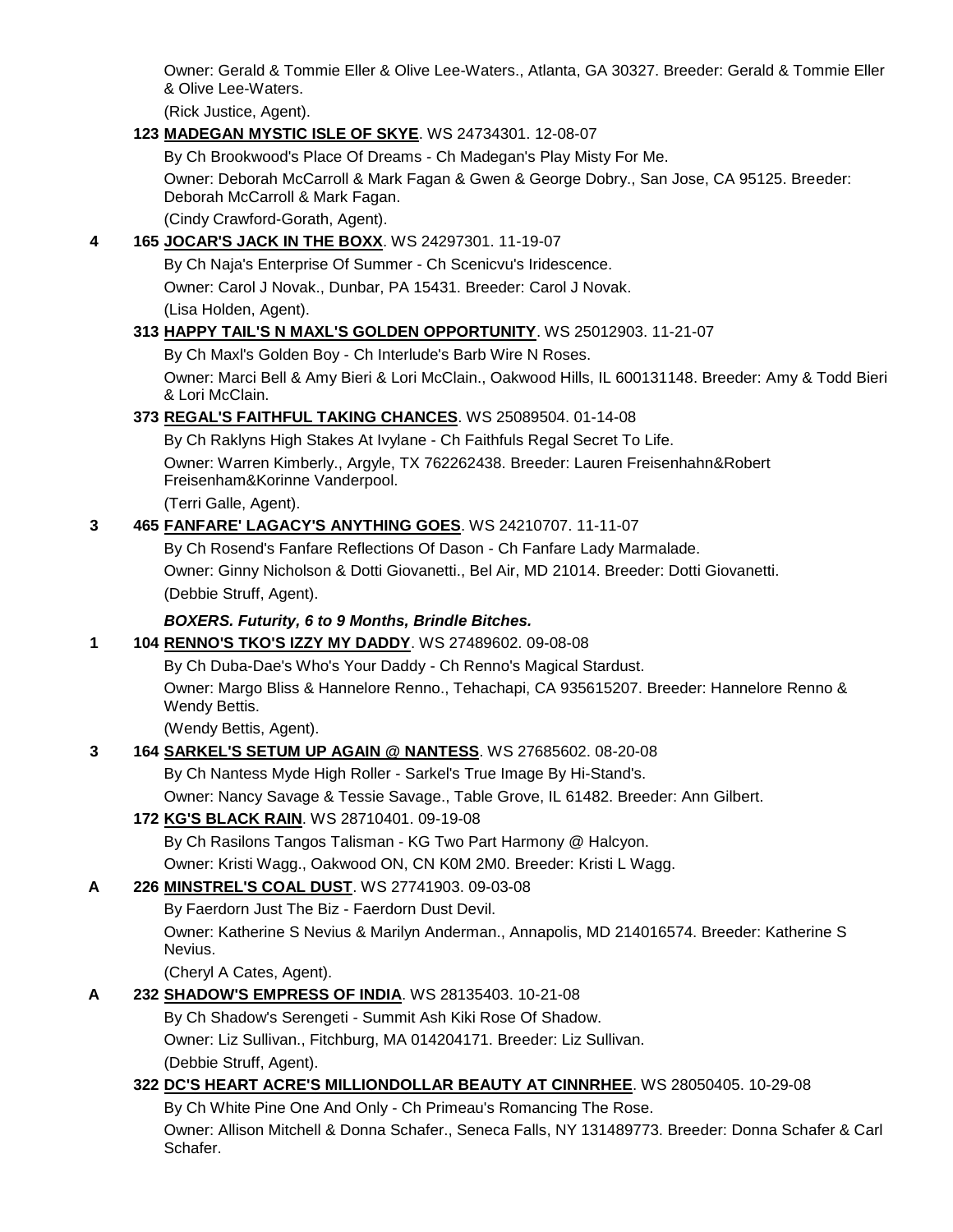#### **358 [STUDIO'S MONET OF RAINEYLANE](http://canis.infodog.com/files/bdogrsl1.prg;makc=WS_27686206;mdog=Studio_s_Monet_Of_Raineylane;wins=all)**. WS 27686206. 09-08-08

By Ch Raineylane's Different Drum - Ch Baibrook's Infinity Of Willarea. Owner: Mike & Trina Ahlers., Milton, FL 325837405. Breeder: Karen Kaleta. (Jack I Brown, Agent).

#### **4 360 [REO'S WESTSIDE DANCING AFTER MIDNIGHT](http://canis.infodog.com/files/bdogrsl1.prg;makc=WS_28117704;mdog=REO_s_Westside_Dancing_After_Midnight;wins=all)**. WS 28117704. 09-24-08

By Ch Sirrocco's Mercutio - Ch Bayridge's Circuit Breaker.

Owner: Ken West & Sharon Baird., El Dorado Hills, CA 957625302. Breeder: Sharon Baird & REO Boxers.

(Jimmy Bettis, Agent).

#### **2 476 [IRONDALE N RENNO IMPRESSIVE ILLUSION](http://canis.infodog.com/files/bdogrsl1.prg;makc=WS_27489603;mdog=Irondale_N_Renno_Impressive_Illusion;wins=all)**. WS 27489603. 09-08-08

By Ch Duba-Dae's Who's Your Daddy - Ch Renno's Magical Stardust. Owner: Francine Fodrey & Heather Fodrey & Wendy Bettis., Riverside, CA 92508. Breeder: Hannelore Renno & Wendy Bettis.

### *BOXERS. Futurity, 6 to 9 Months, Fawn Bitches.*

**40 [LEGACY'S EVERLASTING HOPE](http://canis.infodog.com/files/bdogrsl1.prg;makc=WS_27669101;mdog=Legacy_s_Everlasting_Hope;wins=all)**. WS 27669101. 08-25-08

By Ch Standing-O At Harmson - Winland's I Hope You Dance.

Owner: Ginny & Don Nicholson., Bel Air, MD 210142464. Breeder: Virginia Nicholson & Charles Coull. (Debbie Struff, Agent).

### **102 [WIT'S END TOTAL ECLIPSE](http://canis.infodog.com/files/bdogrsl1.prg;makc=WS_28431602;mdog=Wit_s_End_Total_Eclipse;wins=all)**. WS 28431602. 10-15-08

By Ch Arriba Talisman Satisfaction - One For The Money At Wit's End.

Owner: Constance Haywood., Davidsonville, MD 210350306. Breeder: Constance Haywood & Graham Haywood & V Shames & T Ficke.

### **160 [NANTESS LIVIN N-THE PAST](http://canis.infodog.com/files/bdogrsl1.prg;makc=WS_27920201;mdog=Nantess_Livin_N-The_Past;wins=all)**. WS 27920201. 08-15-08

By Ch Hi-Tech Johnny J Of Boxerton - Ch Nantess Lin's K-Low.

Owner: Nancy Savage & Tessie Savage., Table Grove, IL 614829619. Breeder: Nancy Savage & Tessie Savage.

#### **166 [NANTESS TOTALLY DEVINE](http://canis.infodog.com/files/bdogrsl1.prg;makc=WS_27920202;mdog=Nantess_Totally_Devine;wins=all)**. WS 27920202. 08-15-08

By Ch Hi-Tech Johnny J Of Boxerton - Ch Nantess Lin's K-Low.

Owner: Nancy Savage & Tessie Savage., Table Grove, IL 614829619. Breeder: Nancy Savage & Tessie Savage.

# **1 222 [ARRIBA TALISMAN OUTRAGEOUS](http://canis.infodog.com/files/bdogrsl1.prg;makc=WS_28431604;mdog=Arriba_Talisman_Outrageous;wins=all)**. WS 28431604. 10-15-08

By Ch Arriba Talisman Satisfaction - One Ofr The Money At Wits End.

Owner: Theodore Fickes DVM & Virginia Shames., Springfield, VA 221503024. Breeder: C Haywood & T Fickes & V Shames.

#### **A 234 [MI-TI LOOK WHO'S HOT AT RIPN T'S](http://canis.infodog.com/files/bdogrsl1.prg;makc=WS--2774601;mdog=Mi-Ti_Look_Who_s_Hot_At_Ripn_T_s;wins=all)**. WS--2774601. 10-03-08

By Ch Ripn T's To Hot To Handle - Mi-Ti's Cindylou Who.

Owner: Tina Montgomery., Hermiston, OR 97838. Breeder: Terri Kee Pope & Randy N Pope. (Michelle Yeadon, Agent).

#### **274 [IVYLANE'S LOOSE LIPS](http://canis.infodog.com/files/bdogrsl1.prg;makc=WS_29515503;mdog=Ivylane_s_Loose_Lips;wins=all)**. WS 29515503. 10-06-08

By Raja's Allegedly A Ruffianl - Windwood's Bec Mon Chu.

Owner: Teresa Sil McCall & Ike Liotto & Tina Starr., Conroe, TX 773034435. Breeder: Tina Starr & Ike Liotto.

#### **4 314 [DESTINY'S THE SPY WHO LOVED ME](http://canis.infodog.com/files/bdogrsl1.prg;makc=WS_28129501;mdog=Destiny_s_The_Spy_Who_Loved_Me;wins=all)**. WS 28129501. 10-17-08

By Ch Triple Crown's Prince Of Thieves - Crysto's Enchantress Of Destiny. Owner: Monica Lynch., Hendersonville, TN 37075. Breeder: Monica Lynch. (Tami Mishler, Agent).

#### **316 [DESTINY'S MISS MONEY PENNY](http://canis.infodog.com/files/bdogrsl1.prg;makc=WS_28129505;mdog=Destiny_s_Miss_Money_Penny;wins=all)**. WS 28129505. 10-17-08

By Ch Triple Crown's Prince Of Thieves - Crysto's Enchantress Of Destiny. Owner: Aretha & Dexter Mims & Monica Lynch., Gallatin, TN 37066. Breeder: Monica Lynch. (Tami Mishler, Agent).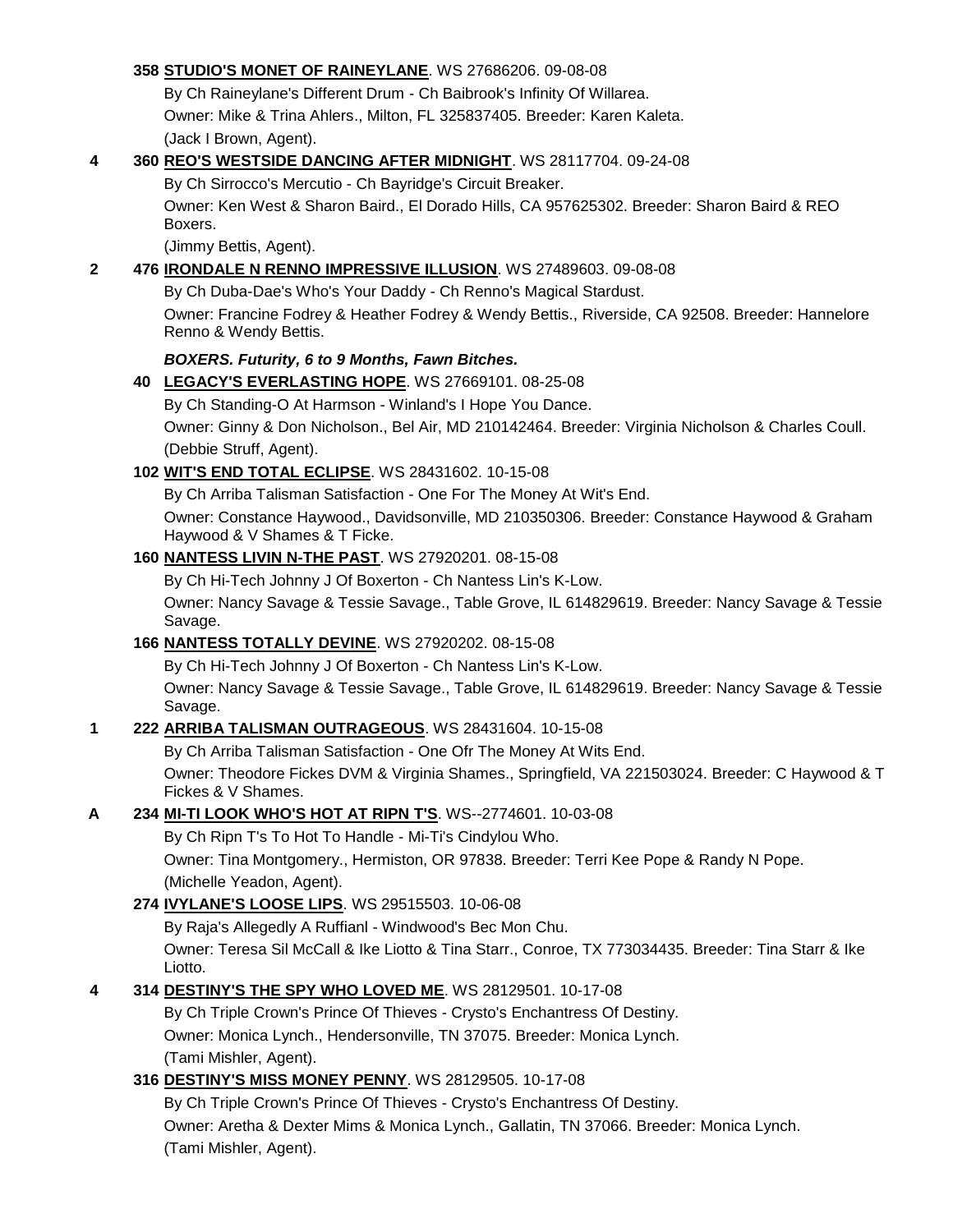|   | 334 SHADOW'S EMPRESS OF CHINA. WS 28135402. 10-21-08                                                                    |
|---|-------------------------------------------------------------------------------------------------------------------------|
|   | By Ch Shadow's Serengeti - Summit Ash Kiki Rose Of Shadow.                                                              |
|   | Owner: Elizabeth Reynolds Lupo & Colin Hand., Lincoln, MA 017734329. Breeder: Elizabeth Sullivan.                       |
|   | (Debbie Struff, Agent).                                                                                                 |
|   | 346 VICTORY'S A BREEZE FOR MARLI. WS 27487202. 08-21-08                                                                 |
|   | By Ch Happytail's Dart Impact - Interlude's Jazzed For Victory.                                                         |
|   | Owner: Lisa Van Beek., Doon, IA 512357701. Breeder: Kathryn V Hulstein & Savanna R Hulstein.                            |
| 2 | 348 HAPPY TAIL'S LET'S GET THIS PARTY STARTED. WS 27791701. 09-05-08                                                    |
|   | By Ch Breezewood's Lord Of Wystmont CDX RE - Onesti's Happy Tails Debutante.                                            |
|   | Owner: Susan M Naffzinger & Amy Bieri., Albany, IN 473209769. Breeder: Amy C Bieri & Diane Peluso.                      |
| 3 | 364 BAIBROOK'S RAINEY DAY DREAM. WS 27686207. 09-08-08                                                                  |
|   | By Ch Raineylane's Different Drum - Ch Baibrook's Infinity Of Willarea.                                                 |
|   | Owner: Karen Kaleta., Seville, OH 442739733. Breeder: Karen Kaleta.                                                     |
|   | (Jack I Brown, Agent).                                                                                                  |
|   | 384 SPRINGBROOK'S UPTOWN GIRL. WS 28245101. 10-14-08                                                                    |
|   | By Ch Draco's Manolete At Springbrook - Can-Cia's Voodoo Mama.                                                          |
|   | Owner: Mary Dohm & Sherry Canciamille., Wilmington, IL 604818983. Breeder: Sherry Canciamille &                         |
|   | Mary Dohm.                                                                                                              |
|   | 390 CAMELIARD'S DIME A DANCE. WS 29440604. 10-26-08                                                                     |
|   | By Ch Rodon's Dance With Destiny - Ch Cameliard's Casting Shadows.                                                      |
|   | Owner: Elizabeth Bistline., Grafton, OH 440441120. Breeder: Elizabeth Bistline.                                         |
|   | (Mel Holloman, Agent).                                                                                                  |
| A | 392 CAMELIARD'S SUDUCE ME AT SUNRISE. WS 29440603. 10-26-08                                                             |
|   | By Ch Rodon's Dance With Destiny - Ch Cameliard's Casting Shadows.                                                      |
|   | Owner: Pam Shearer & Elizabeth Bistline., Grafton, OH 44044. Breeder: Elizabeth Bistline.                               |
|   | (Mel Holloman, Agent).                                                                                                  |
|   | 422 WARREN N REGAL MONEY'S NO OBJECT. WS 29415801. 09-16-08                                                             |
|   | By Ch Duba-Dae's Buster Brown - Ch Regal's Ten Acious Flame.                                                            |
|   | Owner: Warren Kimberly., Argyle, TX 762262438. Breeder: Kimberly Warren & Korinne Vanderpool.                           |
|   | (Terri Galle, Agent).                                                                                                   |
|   | 532 MANTLE'S EXCUSE ME MISS. WS 29414701. 08-16-08                                                                      |
|   | By Ch Jews Rock The House - Mantle 'N Emerald's Bambino.                                                                |
|   | Owner: Kathy McGehee & G Shay & T Shay & S Schell., Brookhaven, MS 39601. Breeder: Sandra L                             |
|   | Schell & Sarah M Neeley.                                                                                                |
|   | (Michael Shepherd, Agent).                                                                                              |
|   | BOXERS. Futurity, 9 to 12 Months, Brindle Bitches.                                                                      |
| 3 | 12 BACKBEAT BIX-L'S DOUBLE TROUBLE. WS 27381901. 07-30-08                                                               |
|   | By Ch Bix-L Time's Triple Double - Ch Artistry's Wonderful Tonight.                                                     |
|   | Owner: Kathy Veglahn & Linda Johnson., San Jose, CA 951322133. Breeder: Carol Biever-Margelewski<br>& Marianne Caprino. |
|   | (Marianne Caprino, Agent).                                                                                              |
| 1 | 18 ADMARO'S PISTOLS AND PETTICOATS. WS 26528904. 05-10-08                                                               |
|   | By Ch Pheasant Hollow's Asurebet - MaSue's Madison Avenue.                                                              |
|   | Owner: Meg & Jake Dyck., Castle Rock, CO 801094513. Breeder: Meg Dyck.                                                  |
|   | (Michael Shepherd, Agent).                                                                                              |
|   | 110 MOON VALLEY DRAYMIA IN A HEARTBEAT. WS 27218501. 06-15-08                                                           |
|   | By Ch Moon Valley No Foolin' - Ch Liston's Lady Luck.                                                                   |
|   | Owner: Nancy Schepis & Cheryl Stevens & Ida Baum., Pasco, WA 993012370. Breeder: Nancy Schepis<br>& Ida Baum.           |
|   |                                                                                                                         |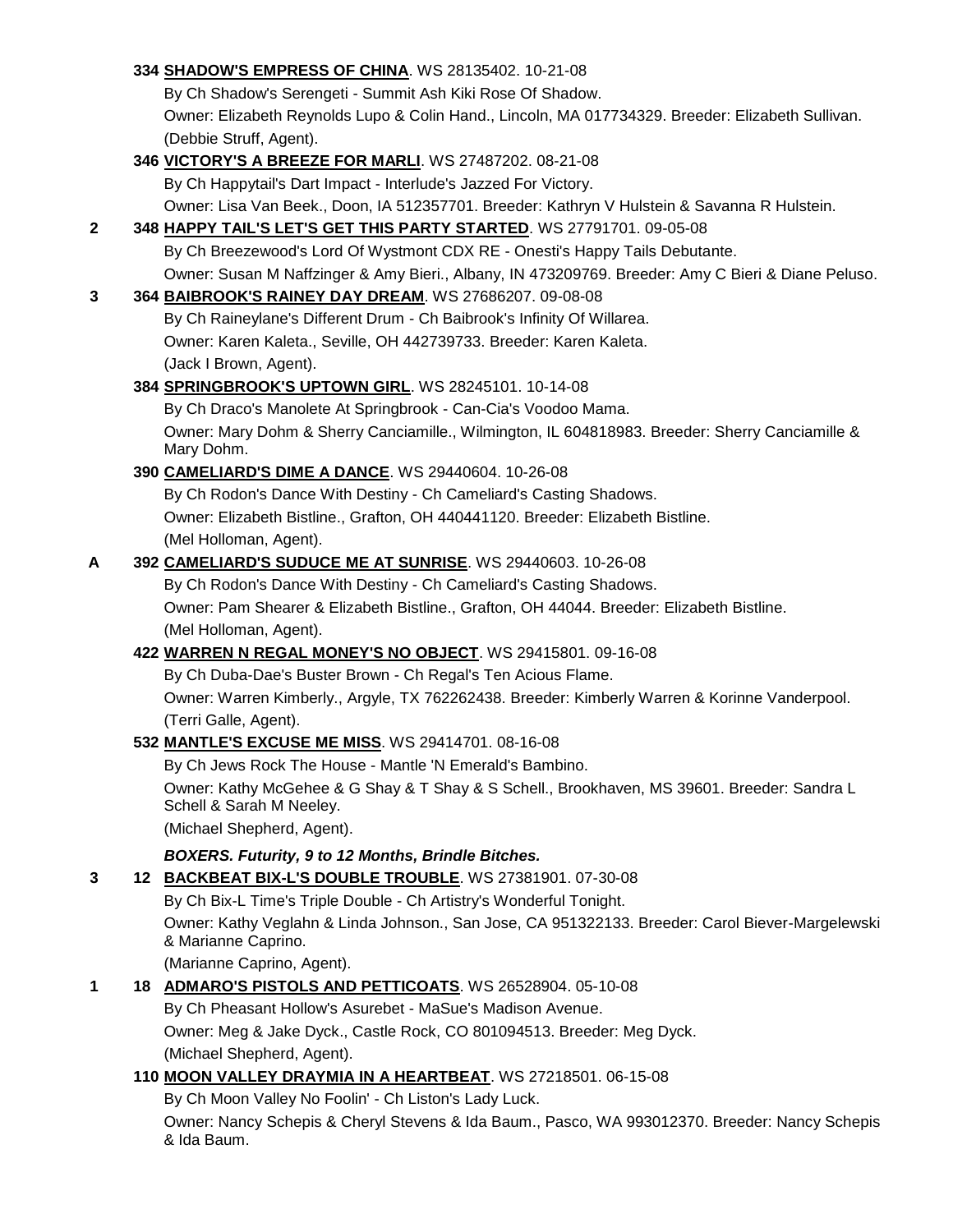(Dani Keller, Agent).

|             | 176 NASTINAN'S UNDENIABLE. WS 26787401. 06-20-08                                                                                     |
|-------------|--------------------------------------------------------------------------------------------------------------------------------------|
|             | By Ch Nastinan's Quicksilver - Nastinan's Odalesque.                                                                                 |
|             | Owner: Deborah J Marshall., East Aurora, NY 14052. Breeder: Deborah J Marshall.                                                      |
|             | (Cindy Crawford-Gorath, Agent).                                                                                                      |
|             | 184 WINDWOOD'S PASSIONATE SOUL. WS 26916706. 07-07-08                                                                                |
|             | By Ch Breho I Bee Shinin' - Windwood's Heart N Soul.                                                                                 |
|             | Owner: Shirley Stanton., Kinder, LA 70648. Breeder: Shirley Stanton.                                                                 |
|             | (Ike Liotto, Agent).                                                                                                                 |
| A           | 196 INTEGRITY'S BEYOND REPROACH. WS 27105202. 06-24-08                                                                               |
|             | By Ch Encore's Paths Of Glory - Ch Patriot's Liberty Belle.                                                                          |
|             | Owner: Melissa Sheehan., San Leandro, CA 945775102. Breeder: Melissa Sheehan.                                                        |
|             | (Cheryl Cates, Agent).                                                                                                               |
| 4           | 202 AMITY HALL'S WHAT HAPPENS IN VEGAS. WS 26462802. 05-14-08                                                                        |
|             | By Ch Encore's Bismark - Ch Raineylane Amity Hall Ambiance.                                                                          |
|             | Owner: Daniel Griffin Nett & Beth Downey., Oak Ridge, NC 27310. Breeder: Beth Downey.                                                |
|             | (Jack Brown, Agent).                                                                                                                 |
| A           | 220 JESAJAY'S BEATY ROAD BLACK GOLD. WS 26351602. 05-20-08                                                                           |
|             | By Twinkle Star V. Eurozone - Ch Keepsakes Jesajay Nite Journey.                                                                     |
|             | Owner: Susan Wilkinson & Darlene Vickers & Tracy Wilkinson., San Angelo, TX 769047749. Breeder:                                      |
|             | Jeff & Sabrina Jay & CJ Middlebrooks & Theresa Galle.                                                                                |
|             | (Terri Galle, Agent).                                                                                                                |
|             | 236 MOON VALLEY IMAGINE. WS 27218503. 06-15-08                                                                                       |
|             | By Ch Moon Valley No Foolin' - Ch Liston's Lady Luck.                                                                                |
|             | Owner: Nancy Schepis & Ida Baum., Glendale, AZ 853043113. Breeder: Nancy Schepis & Ida Baum.                                         |
|             | 244 SAPPHIRES MAGIC SMOKE OF TJ. WS 27491005. 08-03-08                                                                               |
|             | By Ch Interlude's Never A Doubt - Ch Sapphire's Dances For Money.                                                                    |
|             | Owner: Tina Halverson & Shelly Williams., Watertown, WI 530982026. Breeder: Shelly Williams.                                         |
|             | (Christa Cook, Agent).                                                                                                               |
| A           | 292 WINDWOOD SOUL OF LIBERTY OF VON PENN. WS 26916704. 07-07-08                                                                      |
|             | By Ch Breho I Bee Shinin' - Windwood Heart N Soul.                                                                                   |
| $\mathbf 2$ | Owner: Evalyn M Martin., Colver, PA 159270512. Breeder: Shirley Stanton.<br>368 PHEASANT HOLLOW'S MISS MAYHEM. WS 27077003. 05-19-08 |
|             | By Ch Pheasant Hollows ASUREBET - Pheasant Hollows Josette.                                                                          |
|             | Owner: Josh Weidman & Kerry Jones., Dansville, NY 144379126. Breeder: Robert Mariani & Kerry                                         |
|             | Jones.                                                                                                                               |
|             | (Kimberly A Pastella-Calvacca, Agent).                                                                                               |
|             | 372 AMITY HALL'S TICKET TO VEGAS. WS 26462801. 05-14-08                                                                              |
|             | By Ch Encore's Bismark - Ch Raineylane Amity Hall Ambiance.                                                                          |
|             | Owner: Beth Downey., Stevensville, MD 216663528. Breeder: Beth Downey.                                                               |
|             | (Jack I Brown, Agent).                                                                                                               |
| A           | 472 ELHARLEN'S YOUR GOOD CHOICE. UL 242187. 06-13-08                                                                                 |
|             | By Elharlen's Quest - Elharlen's Good Choice.                                                                                        |
|             | Owner: Eleanor & Harold Foley., South Rawdon NS, CN B0N 1Z0. Breeder: Eleanor & Harold Foley.                                        |
|             | (Terri-Lee Cossar, Agent).                                                                                                           |
|             | 474 ADMARO'S CALAMITY JANE. WS 26528902. 05-10-08                                                                                    |
|             | By Ch Pheasant Hollow's Asurebet - MaSue's Madison Avenue.                                                                           |
|             | Owner: Meg & Jake Dyck., Castle Rock, CO 801094513. Breeder: Meg Dyck.                                                               |
|             | (Michael Shepherd, Agent).                                                                                                           |
|             |                                                                                                                                      |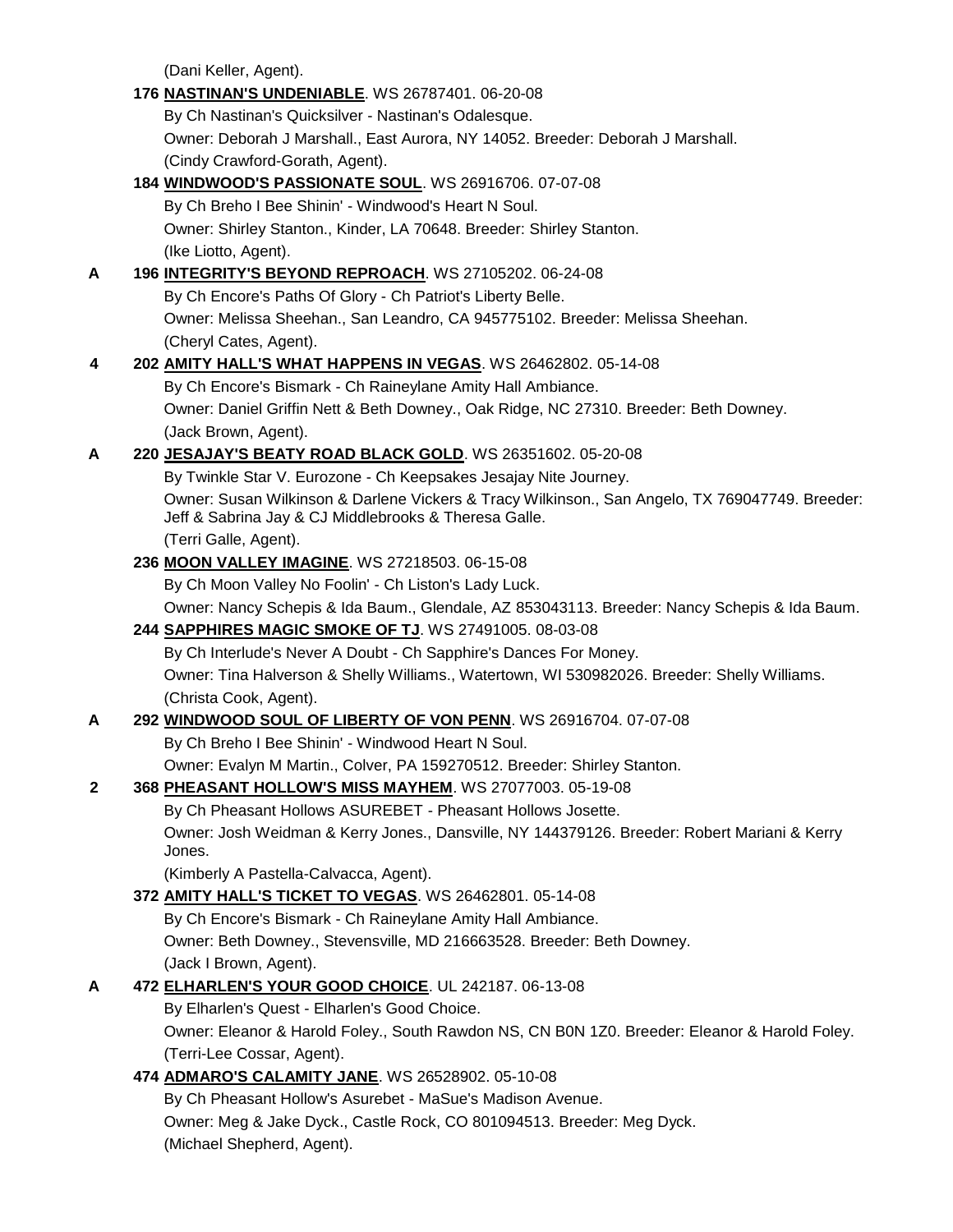*BOXERS. Futurity, 9 to 12 Months, Fawn Bitches.* **20 [SUMMIT ASH LOOKING FOR TROUBLE](http://canis.infodog.com/files/bdogrsl1.prg;makc=WS_26937601;mdog=Summit_Ash_Looking_For_Trouble;wins=all)**. WS 26937601. 07-10-08 By Ch Raklyns Stealing The Show - Ch Summit Ash Naughty Nora. Owner: Patricia Boyd., West Palm Beach, FL 334187211. Breeder: Patricia Boyd. (Debbie Struff, Agent). **3 34 [RAYPAT'S FIRST LOVE](http://canis.infodog.com/files/bdogrsl1.prg;makc=WS_27243604;mdog=Raypat_s_First_Love;wins=all)**. WS 27243604. 07-12-08 By Ch Raineylane-Studio Davinci - Ch Raypat's First And Ten. Owner: Deborah Speed., Glyndon, MD 210713654. Breeder: Pat Kisselovich & Lisa Holden. (Lisa Holden, Agent). **2 56 [FANFARE TOUCH OF AUTUMN AT TRIPLE CROWN](http://canis.infodog.com/files/bdogrsl1.prg;makc=WS_27432501;mdog=Fanfare_Touch_Of_Autumn_At_Triple_Crown;wins=all)**. WS 27432501. 08-04-08 By Ch Pearlisle Standing-O For Bix-L - Ch Fanfare Luck Be A Lad. Owner: Cathy Sylvester & Bill Sylvester & Dotti Giovanetti., Coatesville, PA 193204171. Breeder: Dotti Giovanetti. (Carmen N Skinner, Agent). **A 86 [CARILLON'S GRAND MONET](http://canis.infodog.com/files/bdogrsl1.prg;makc=WS_26345305;mdog=Carillon_s_Grand_Monet;wins=all)**. WS 26345305. 06-02-08 By Ch Capri's Woods End Spellcaster - Ch Carillon Ellie's Grand Finale. Owner: Cindy Suarez., Florence, SC 295015416. Breeder: Cindy Suarez. (Rick Justice, Agent). **4 106 [HEART ACRE N JAZZ'S BEWITCHING TIME](http://canis.infodog.com/files/bdogrsl1.prg;makc=WS_26665206;mdog=Heart_Acre_N_Jazz_s_Bewitching_Time;wins=all)**. WS 26665206. 06-15-08 By Ch Justawyn Ding Time At Heartacres - Jazz N Heart-Acres Betwiching P.A.M.. Owner: Sherry Lawson & Dr James Kilman & Priscilla M Kilman., Lewis Center, OH 430359050. Breeder: Sherry Lawson. (Ashley Wynieski, Agent). **200 [FOURBEARS' MILK N' HONEY](http://canis.infodog.com/files/bdogrsl1.prg;makc=WS_26434001;mdog=Fourbears__Milk_N__Honey;wins=all)**. WS 26434001. 05-30-08 By Ch Guapo Soto - Starfrost Ermine N' Pearls. Owner: Larry W Dosier., Rhoadesville, VA 225428830. Breeder: Larry W Dosier & Alice D Hatch. (Jorge Pinzon, Agent). **210 [MEL-O-D'S RIGHT AS RAIN](http://canis.infodog.com/files/bdogrsl1.prg;makc=WS_26226001;mdog=Mel-O-D_s_Right_As_Rain;wins=all)**. WS 26226001. 05-07-08 By Ch Adellin's Simply Nantess - Mel-O-D's Doin It Right. Owner: Melody Clementz., Prophetstown, IL 612778864. Breeder: Melody Clementz. **A 212 [ELYTES ROYAL CAMEO](http://canis.infodog.com/files/bdogrsl1.prg;makc=WS_27069101;mdog=Elytes_Royal_Cameo;wins=all)**. WS 27069101. 07-29-08 By Ch Elytes Independent Arrival - Broadtops Elytes Casino Royale. Owner: Elaine Mangiafico., New Britain, CT 060532427. Breeder: Elaine Mangiafico & Ruth Provost. (Debbie Struff, Agent). **214 [ELYTES ROYAL CROWN](http://canis.infodog.com/files/bdogrsl1.prg;makc=WS_27069102;mdog=Elytes_Royal_Crown;wins=all)**. WS 27069102. 07-29-08 By Ch Elytes Independent Arrival - Broadtops Elytes Casino Royale. Owner: Elaine Mangiafico., New Britain, CT 060532427. Breeder: Elaine Mangiafico & Ruth Provost. (Debbie Struff, Agent). **A 216 [ELYTES ROYAL JEWEL](http://canis.infodog.com/files/bdogrsl1.prg;makc=WS_27069104;mdog=Elytes_Royal_Jewel;wins=all)**. WS 27069104. 07-29-08 By Ch Elytes Independent Arrival - Broadtops Elytes Casino Royale. Owner: Elaine Mangiafico., New Britain, CT 060532427. Breeder: Elaine Mangiafico & Ruth Provost. (Debbie Struff, Agent). **276 [BAY BRIDGES SHAKING THINGS UP](http://canis.infodog.com/files/bdogrsl1.prg;makc=WS_26106803;mdog=Bay_Bridges_Shaking_Things_Up;wins=all)**. WS 26106803. 05-12-08 By Ch Amity Hall's All About Me - Asurebet Spirit Of Bay Bridge. Owner: Lawrence Briscoe., Reisterstown, MD 211363716. Breeder: Lawrence Briscoe. (Jack I Brown, Agent). **284 [HAMMATT-DONICO'S CAJUN MELODY](http://canis.infodog.com/files/bdogrsl1.prg;makc=WS_27170202;mdog=Hammatt-Donico_s_Cajun_Melody;wins=all)**. WS 27170202. 05-31-08 By Kelly's Love Me Tender At Shalsade - Hammatt's Rasn Ruckus. Owner: Donna Nicoloff & Brent Hammatt., Austin, TX 787486564. Breeder: J Brent Hammatt & Karen L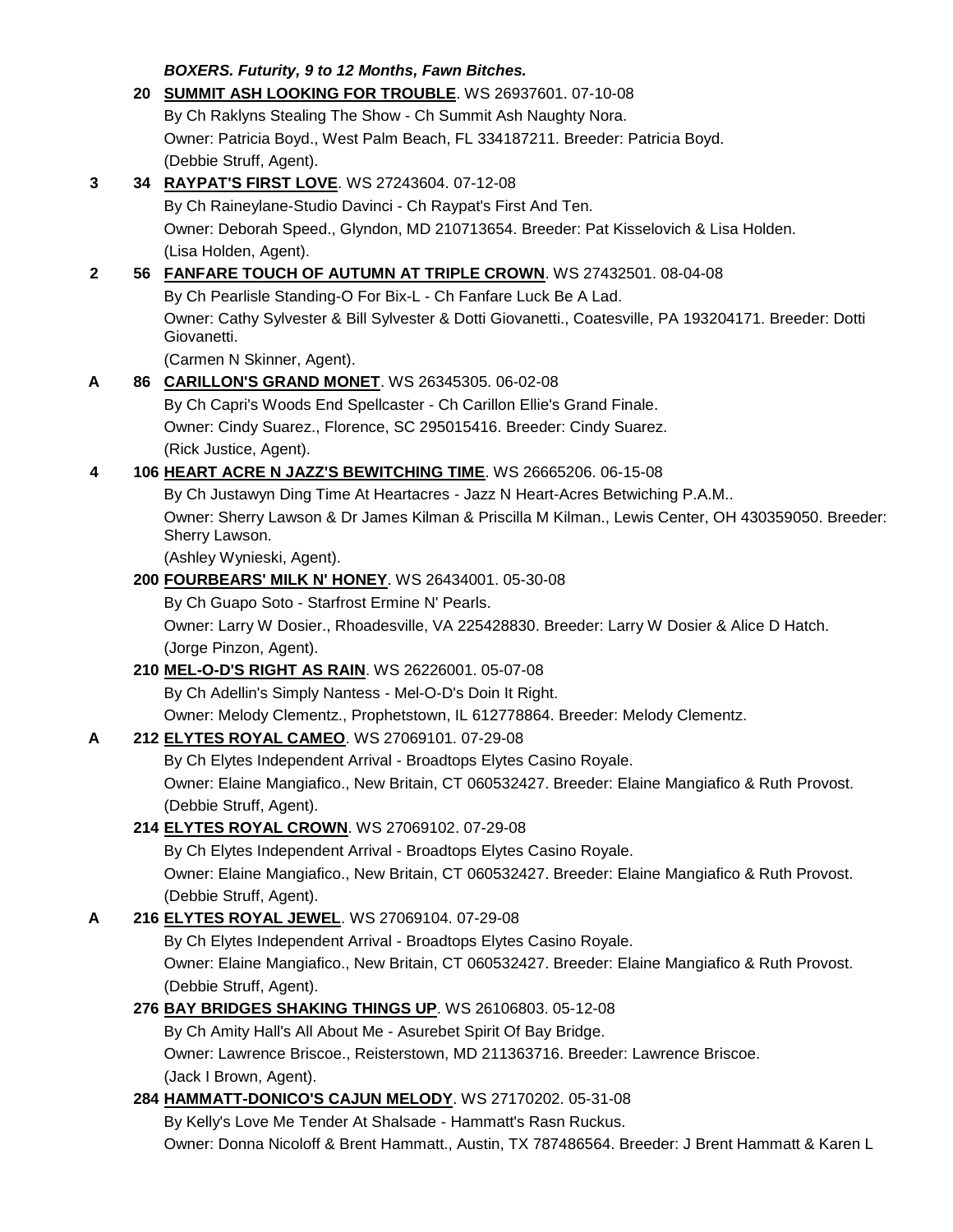McCrory.

# **294 [BREHO RED HOT HOOCHEE MAMA](http://canis.infodog.com/files/bdogrsl1.prg;makc=WS_26741401;mdog=Breho_Red_Hot_Hoochee_Mama;wins=all)**. WS 26741401. 06-06-08

By Ch Regal Hitech Picasso Of Darvick RN - Ch Breho Too Hot To Handle.

Owner: Brenda Stuckey & Roberto Elinan & Theresa Galle., Jonesboro, LA 71251. Breeder: Roberto Elinan & Brenda Stuckey & T Galle.

# **304 [DUSTY ROAD'S ROCK YOUR WORLD](http://canis.infodog.com/files/bdogrsl1.prg;makc=WS_27231903;mdog=Dusty_Road_s_Rock_Your_World;wins=all)**. WS 27231903. 08-02-08

By Twinkle Star V. Eurozone - Ch Dusty Road's Dont Wana Mis A Thing.

Owner: Judith M Pasbrig & Randall S Pasbrig., Peyton, CO 808319328. Breeder: Randall S Pasbrig & Judith Pasbrig.

# **344 [CHESSEL'S N HAPPY TAIL'S SHE'S A BEAUTY](http://canis.infodog.com/files/bdogrsl1.prg;makc=WS_26833201;mdog=Chessel_s_N_Happy_Tail_s_She_s_A_Beauty;wins=all)**. WS 26833201. 06-07-08

By Ch Breezewood's Lord Of Wystmont CDX RE - Chessel's Gourley Girl.

Owner: Eugene Burchi & Amy Bieri., Round Lake, IL 600738118. Breeder: Ed & Betty Chessel.

### **378 [BELMAR'S SECOND VERSE](http://canis.infodog.com/files/bdogrsl1.prg;makc=WS_26182913;mdog=Belmar_s_Second_Verse;wins=all)**. WS 26182913. 05-17-08

By Ch Turo's Overture - Ch R And G's Love Song.

Owner: Bob Patterson & Gayann Jones & Paige Day., Riverside, CA 925065772. Breeder: Bob Patterson & Gayann Jones.

(Kimberlie Steele-Gamero, Agent).

# **440 [BREHO LUZIANA HOT SAUCE](http://canis.infodog.com/files/bdogrsl1.prg;makc=WS_267414-03;mdog=Breho_Luziana_Hot_Sauce;wins=all)**. WS 267414-03. 06-06-08

By Ch Regal HiTech Picassa Of Darvick RN - Ch Breho Too Hot To Handle.

Owner: M Loe & K Daye & B Stuckey & T Galle., Mooringsport, LA 710608574. Breeder: B Stuckey & T Galle & R Elinan.

# **1 516 [HEART ACRE HABERL HOP TO IT](http://canis.infodog.com/files/bdogrsl1.prg;makc=WS_27541302;mdog=Heart_Acre_Haberl_Hop_To_It;wins=all)**. WS 27541302. 06-25-08

By Ch Heart Acres Stingray Of Cinnrhee - Ch Heart Acre Haberl Stellar One.

Owner: Dr & Mrs James W Kilman & Joanne Haberl., Grove City, OH 43123. Breeder: Dr & Mrs James W Kilman & Joanne Haberl.

(B J Barnhart, Agent).

# **552 [BIG ROCK'S SIMPLY RED](http://canis.infodog.com/files/bdogrsl1.prg;makc=WS_26560301;mdog=Big_Rock_s_Simply_Red;wins=all)**. WS 26560301. 06-19-08

By Ch Duba-Dae's Who's Your Daddy - Ch Telstar's Prudent Choice.

Owner: Anita Franzi & Jim Franzi., Nicasio, CA 94946. Breeder: Anita Franzi & Jennifer Tellier. (Wendy Bettis, Agent).

# *BOXERS. Futurity, 12 to 15 Months, Brindle Bitches.*

**14 [STORYBOOK CINDERELLA AT BOWMAK](http://canis.infodog.com/files/bdogrsl1.prg;makc=WS_26115405;mdog=Storybook_Cinderella_At_Bowmak;wins=all)**. WS 26115405. 04-18-08

By Ch Rochils Call Of The Wild - Rochils Black Magic Woman.

Owner: Kim Bow & Skip Abel & Linda Abel., Whitecourt AB, CN T7S 1P8. Breeder: Skip Abel & Linda Abel.

(Michael Shepherd, Agent).

# **3 30 [SCHMIDT'S-GC WISH UPON A STAR](http://canis.infodog.com/files/bdogrsl1.prg;makc=WS_25892104;mdog=Schmidt_s-GC_Wish_Upon_A_Star;wins=all)**. WS 25892104. 04-12-08

By Twinkle Star V. Eurozone - Schmidt's Mystic Run At Heart Acre.

Owner: Juli Schmidt & Cindy Yaeger., Galena, OH 430218632. Breeder: Juli Schmidt & Cindy Yaeger. (Jack Brown, Agent).

# **4 98 [SHADIGEE'S DIAMOND IN THE RUFF](http://canis.infodog.com/files/bdogrsl1.prg;makc=WS_25567205;mdog=Shadigee_s_Diamond_In_The_Ruff;wins=all)**. WS 25567205. 03-01-08

By Ch Summer's Blackjack Of Shadigee - CynTech Shadigee Dash Of Class.

Owner: Tracy Gardner & Lee & Mary Jane Nowak., Powell, TN 378497713. Breeder: Lee & Mary Jane Nowak.

(Michelle Yeadon, Agent).

# **100 [BEEVEE'S GO & DO HER THING](http://canis.infodog.com/files/bdogrsl1.prg;makc=WS_25982501;mdog=BeeVee_s_Go_&_Do_Her_Thing;wins=all)**. WS 25982501. 04-28-08

By BeeVee's Dark Secret - GSB Gypsy Queen Of Lionheart.

Owner: Wm A & Vicki C East., Greensboro, NC 274068213. Breeder: Gasper Otero.

# **258 [LOGAN ELM ENSIGN'S VANITY FAIR](http://canis.infodog.com/files/bdogrsl1.prg;makc=WS_26210102;mdog=Logan_Elm_Ensign_s_Vanity_Fair;wins=all)**. WS 26210102. 04-18-08

By Ch Bix-L's Ricochet To Greyhawk - Ch Ensign's Freeze Frame At Logan Elm.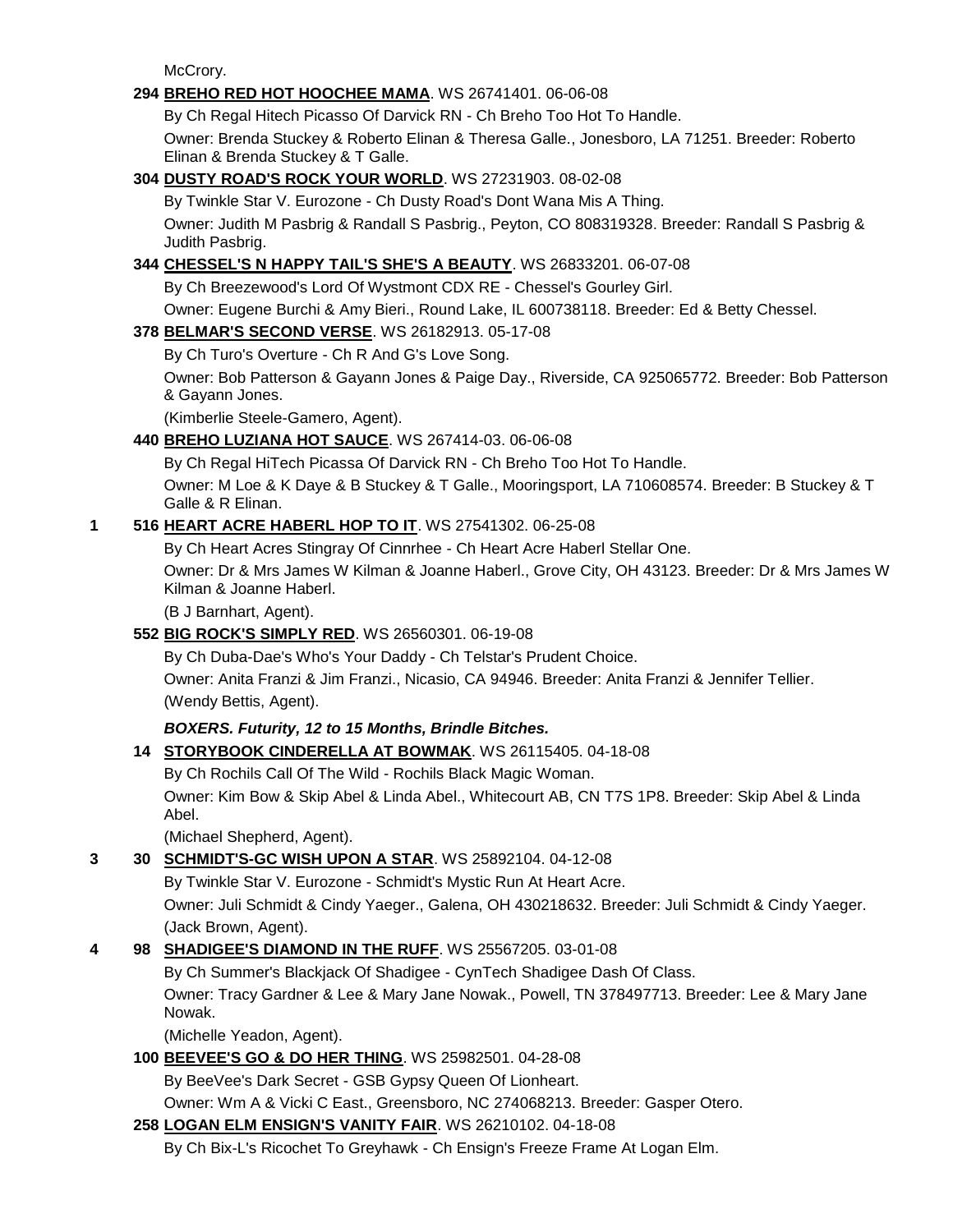Owner: Jeff Phillips & Kari Hammer-Phillips., Stoutsville, OH 431549627. Breeder: Jeff Phillips & Kari Hammer-Phillips & Annette Clark.

### **262 [LOGAN ELM ENSIGN'S COVER GIRL AT BELLAGIO](http://canis.infodog.com/files/bdogrsl1.prg;makc=WS_26210103;mdog=Logan_Elm_Ensign_s_Cover_Girl_At_Bellagio;wins=all)**. WS 26210103. 04-18-08 By Ch Bix-L's Ricochet To Greyhawk - Ch Ensign's Freeze Frame At Logan Elm. Owner: Kari Hammer-Phillips & Jeff Phillips., Stoutsville, OH 43154. Breeder: Jeff Phillips & Kari Hammer-Phillips & Annette Clark.

# **2 424 [COUNTRY TIME'S SWEET HOME ALABAMA](http://canis.infodog.com/files/bdogrsl1.prg;makc=WS_25301705;mdog=Country_Time_s_Sweet_Home_Alabama;wins=all)**. WS 25301705. 03-08-08 By Ch Port O Calls First Mate - Portocalls Black Diamond. Owner: Claudine Raymo., Geneva, FL 327329366. Breeder: Rhonda O McNutt. (Jorge Pinzon, Agent).

# **1 428 [SCHMIDT'S STARLIGHT STARBRIGHT AT MERIT](http://canis.infodog.com/files/bdogrsl1.prg;makc=WS_25892103;mdog=Schmidt_s_Starlight_Starbright_At_Merit;wins=all)**. WS 25892103. 04-12-08 By Twinkle Star V. Eurozone - Schmidt's Mystic Run At Heart Acrea. Owner: Kitty Barnes & Juli Schmidt., Georgetown, TX 786335047. Breeder: Schmidt's Boxers. (Terri Galle, Agent). **464 [GREENFIELD'S BACKFIELD IN MOTION](http://canis.infodog.com/files/bdogrsl1.prg;makc=WS_26928801;mdog=Greenfield_s_Backfield_In_Motion;wins=all)**. WS 26928801. 04-15-08 By Ch Greenfield's Politically Incorrect - Donje's Hot Wheels N Motion. Owner: Joleena & Mack Young & Marianne Balzer., Sullivan, IL 619519269. Breeder: Marianne Balzer.

(Christa Cook, Agent).

*BOXERS. Futurity, 12 to 15 Months, Fawn Bitches.*

**1 44 [R AND G'S SOUTHERN BELLE AT BELMAR](http://canis.infodog.com/files/bdogrsl1.prg;makc=WS_25547601;mdog=R_And_G_s_Southern_Belle_At_Belmar;wins=all)**. WS 25547601. 03-26-08

By Ch R And G's Southern Comfort - Ch R And G 's Lady Camelot. Owner: Robert & Cindy Patterson & Gayann Jones., Tempe, AZ 852833568. Breeder: Tammy Georges &

(Kimberlie Steel-Gamero, Agent).

**A 50 [ENSIGN LOGAN ELM'S STRIKE A POSE](http://canis.infodog.com/files/bdogrsl1.prg;makc=WS_26210104;mdog=Ensign_Logan_Elm_s_Strike_A_Pose;wins=all)**. WS 26210104. 04-18-08

By Ch Bix-L's Ricochet To Greyhawk - Ch Ensign's Freeze Frame At Logan Elm. Owner: Patricia Elkins & Annette Clarke., Colorado Springs, CO 809101203. Breeder: Annette Clark & Jeff Phillips & Kari Hammer-Phillips.

(Lori McClain, Agent).

Gayann M Jones.

# **4 54 [R AND G'S ELECTRA](http://canis.infodog.com/files/bdogrsl1.prg;makc=WS_25655601;mdog=R_And_G_s_Electra;wins=all)**. WS 25655601. 02-21-08

By Ch Capri's Woods End Spellcaster - Ein-Von's Kiss N Tell. Owner: Gayann Jones., Tucson, AZ 857487420. Breeder: Gayann Jones & Kimberlie Steele. (Kimberlie Steele, Agent).

# **88 [COUNTRYTIME'S FANCY THAT](http://canis.infodog.com/files/bdogrsl1.prg;makc=WS_25301701;mdog=Countrytime_s_Fancy_That;wins=all)**. WS 25301701. 03-08-08

By Ch Port O'Call's First Mate - Port O'Call's Black Diamond. Owner: Sally Palles., Florence, SC 295015416. Breeder: Rhonda McNutt. (Rick Justice, Agent).

**3 152 [TELSTAR'S CINNI-BON SENSASHAN](http://canis.infodog.com/files/bdogrsl1.prg;makc=WS_25791201;mdog=Telstar_s_Cinni-Bon_Sensashan;wins=all)**. WS 25791201. 02-08-08

By Ch Telstar's Gorgeous George - Desert Winds Ace of Base. Owner: Bonnie Wagaman & Jennifer Tellier., Fallbrook, CA 92028. Breeder: Jennifer Tellier & Michelle Harer.

# **204 [TELSTAR'S HEY THERE GEORGY GIRL](http://canis.infodog.com/files/bdogrsl1.prg;makc=WS_25138101;mdog=Telstar_s_Hey_There_Georgy_Girl;wins=all)**. WS 25138101. 02-06-08

By Ch Telstar's Gorgeous George - Telstar's Summer Breeze.

Owner: Jennifer Tellier., San Diego, CA 921291219. Breeder: Robert Crawley & Karil Bird Crawley.

# **A 256 [ENSIGN'S WOODS END MESMERIZED](http://canis.infodog.com/files/bdogrsl1.prg;makc=WS_27171101;mdog=Ensign_s_Woods_End_Mesmerized;wins=all)**. WS 27171101. 04-23-08

By Ch Capris' Woods End Spellcaster - Ch Ensign's Dram Queen @ Brandiwine.

Owner: Annette Clark., Slc, UT 841032248. Breeder: Annette Clark & Pat Billhardt & Sergio Tenenbaum. (Diego Garcia, Agent).

**272 [GO&DO SPECIAL DELIVERY](http://canis.infodog.com/files/bdogrsl1.prg;makc=WS_25982505;mdog=GO&DO_Special_Delivery;wins=all)**. WS 25982505. 04-28-08

By BEE-VEE's Dark Secret - GSB Gypsy Queen Of Lionheart.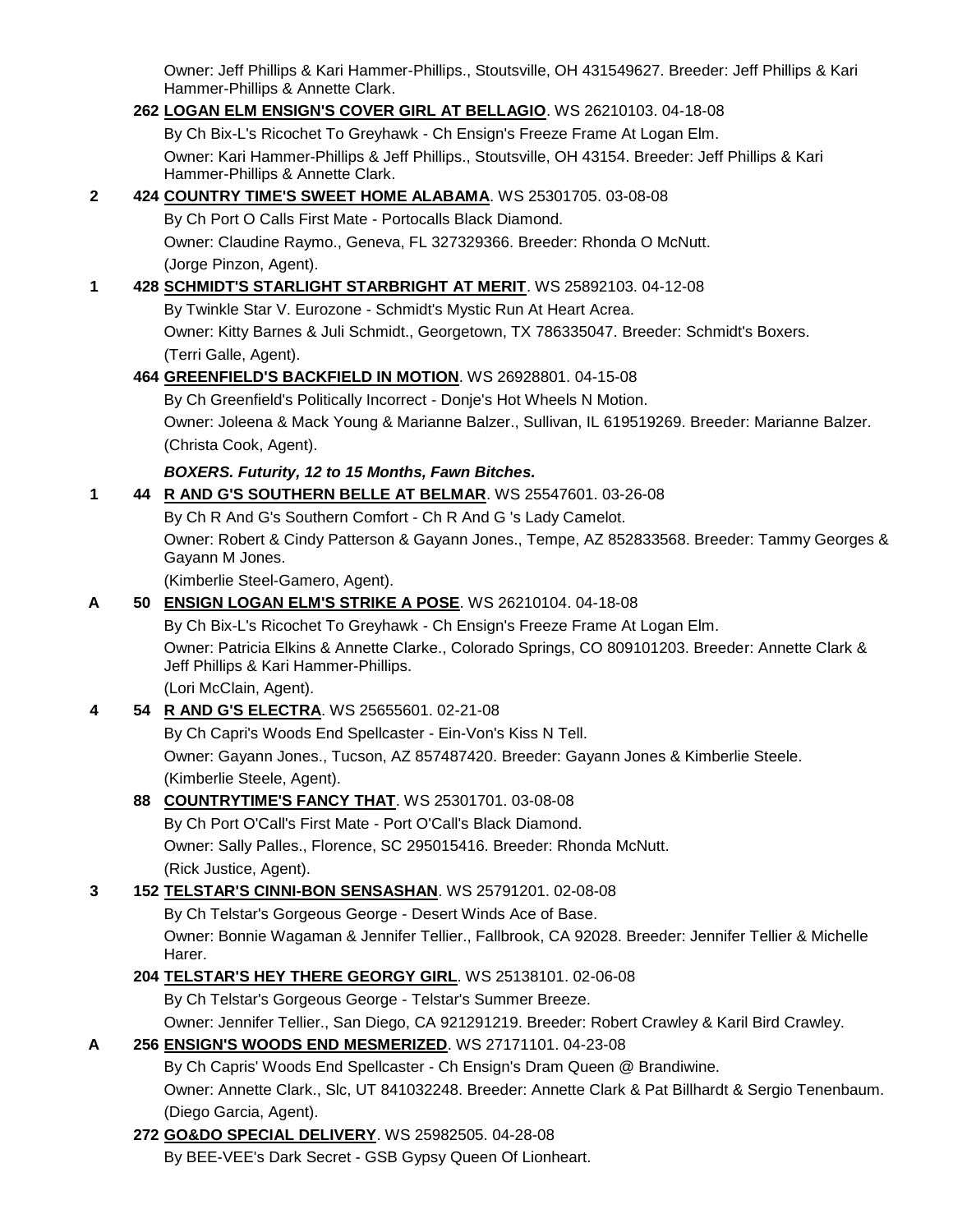Owner: Gaspar Otero., Mint Hill, NC 282279509. Breeder: Gaspar Otero. (Vicki East, Agent).

### **290 [BREMAL'S CRACKLIN' ROSE OF HILLTOP](http://canis.infodog.com/files/bdogrsl1.prg;makc=WS_25881802;mdog=Bremal_s_Cracklin__Rose_Of_Hilltop;wins=all)**. WS 25881802. 04-09-08

By Hilltop's Lucky Lil' Joe - Beacon's Fueling The Fire.

Owner: Brenda Mallory & Stacie Kinnaird., Austin, TX 787340012. Breeder: Stacie & Russell Kinnaird.

# **302 [KATANDYS REGAN'S ODYSSEY](http://canis.infodog.com/files/bdogrsl1.prg;makc=WS_26213202;mdog=Katandys_Regan_s_Odyssey;wins=all)**. WS 26213202. 04-21-08

By Ch Katandys Fast Forward - Katandys Paint The Town Red.

Owner: Lee Morris., Davidsonville, MD 210352013. Breeder: W Smith & L Smith & Lee Morris.

### **2 380 [R & G'S ENCHANTRESS AT DESERT](http://canis.infodog.com/files/bdogrsl1.prg;makc=WS_25655605;mdog=R_&_G_s_Enchantress_At_Desert;wins=all)**. WS 25655605. 02-21-08

By Ch Capri's Woods End Spellcaster - Ein-Von's Kiss N Tell.

Owner: Ann M Russell & Kimberlie Steele-Gamero., Lakeside, CA 920401412. Breeder: Gayann Jones & Kimberlie Steele.

# **438 [IVYLANE'S I SHOT THE SHERIFF](http://canis.infodog.com/files/bdogrsl1.prg;makc=WS_26436303;mdog=Ivylane_s_I_Shot_The_Sheriff;wins=all)**. WS 26436303. 04-14-08

By Ch Raklyns High Stakes At Ivylane - Garnsey's Sorority Sister.

Owner: Ricky Lide & Tina Starr., Mexia, TX 766671408. Breeder: Tina Starr & Elizabeth Van Zandt & Clayton G Haviland I.

### **480 [SCHMIDT'S-GC TWINKLETWINKLE LIL STAR](http://canis.infodog.com/files/bdogrsl1.prg;makc=WS_25892102;mdog=Schmidt_s-GC_TwinkleTwinkle_Lil_Star;wins=all)**. WS 25892102. 04-12-08

By Twinkle Star V. Eurozone - Schmidts Mystic Run At Heart Acre.

Owner: Juli Schmidt & Cindy Yaeger., Marengo, OH 43334. Breeder: Juli Schmidt & Cindy Yaeger. (Jack I Brown, Agent).

### **518 [HI-TECH TARA'S CAST A SPELL](http://canis.infodog.com/files/bdogrsl1.prg;makc=WS_26967301;mdog=Hi-Tech_Tara_s_Cast_A_Spell;wins=all)**. WS 26967301. 03-11-08

By Ch Capri's Woodsend Spellcaster - Tara's Sparkling Diamond.

Owner: Barbara Grizlo & Anthony Calvacca., Smithtown, NY 117875406. Breeder: Barbara Grizlo & Zoila Truesdale & Anthony Calvacca.

(Kimberly A Pastella-Calvacca, Agent).

# **530 [STORYBOOK FANTASIA](http://canis.infodog.com/files/bdogrsl1.prg;makc=WS_26115408;mdog=Storybook_Fantasia;wins=all)**. WS 26115408. 04-18-08

By Ch Rochils Call Of The Wild - Rochil's Black Magic Woman.

Owner: Debbie Schlesinger & M Shepherd & Julie Lawrence., Little Rock, AR 72223. Breeder: Skip & Linda Abel.

(Michael Shepherd, Agent).

# *BOXERS. Futurity, 15 Months & Under 18 Months, Brindle Bitches.*

**8 [JOCAR'S GLAMOUR GIRL OF SUMMER](http://canis.infodog.com/files/bdogrsl1.prg;makc=WS_24297302;mdog=Jocar_s_Glamour_Girl_Of_Summer;wins=all)**. WS 24297302. 11-19-07

By Ch Naja's Enterprise Of Summer - Ch Scenicvu's Iridescence. Owner: Josie O'Reilly., Edmonton AB, CN T6G 0B8. Breeder: Carol J Novak.

# **48 [RODEO'S DA GIRLS GOT CHROME](http://canis.infodog.com/files/bdogrsl1.prg;makc=WS_25368702;mdog=Rodeo_s_Da_Girls_Got_Chrome;wins=all)**. WS 25368702. 01-01-08

By Ch Turo's Overture - Jems Rodeo You Da Diva. Owner: Debra Wilke., Cuero, TX 779546415. Breeder: Debra & Shawn Wilke. (Tina Starr, Agent).

# **72 [R AND G N' LONETREE'S MASQUERADE](http://canis.infodog.com/files/bdogrsl1.prg;makc=WS_23976802;mdog=R_And_G_N__Lonetree_s_Masquerade;wins=all)**. WS 23976802. 11-06-07 By Ch Encore Anomar Triumphant - R And G's Princess Of Lonetree. Owner: Gayann Jones., Tucson, AZ 857487420. Breeder: Cheryl Hill. (Kimberlie Steele, Agent).

# **1/BJF 80 [CH IRONDALE'S NAME YOUR GAME](http://canis.infodog.com/files/bdogrsl1.prg;makc=WS_24526201;mdog=Ch_Irondale_s_Name_Your_Game;wins=all)**. WS 24526201. 12-03-07

By Ch Irondale's Jagged Edge - Ch M.R. Boxer Ginderbread Genny. Owner: Becky Van Kleeck & Wendy Bettis., Colusa, CA 959329755. Breeder: Mark & Lenore Ryan & Wendy Bettis.

# **2 138 [BENTBROOK'S UNBRIDLED SPIRIT](http://canis.infodog.com/files/bdogrsl1.prg;makc=WS_24897801;mdog=Bentbrook_s_Unbridled_Spirit;wins=all)**. WS 24897801. 01-27-08 By Ch Bentbrooks Image Of Highnoon - Bentbrook's Shadow Dancer. Owner: Barbara O Carroll., Wisconsin Rapids, WI 54494. Breeder: Barbara O Carroll. (Diego Fernando Garcia, Agent).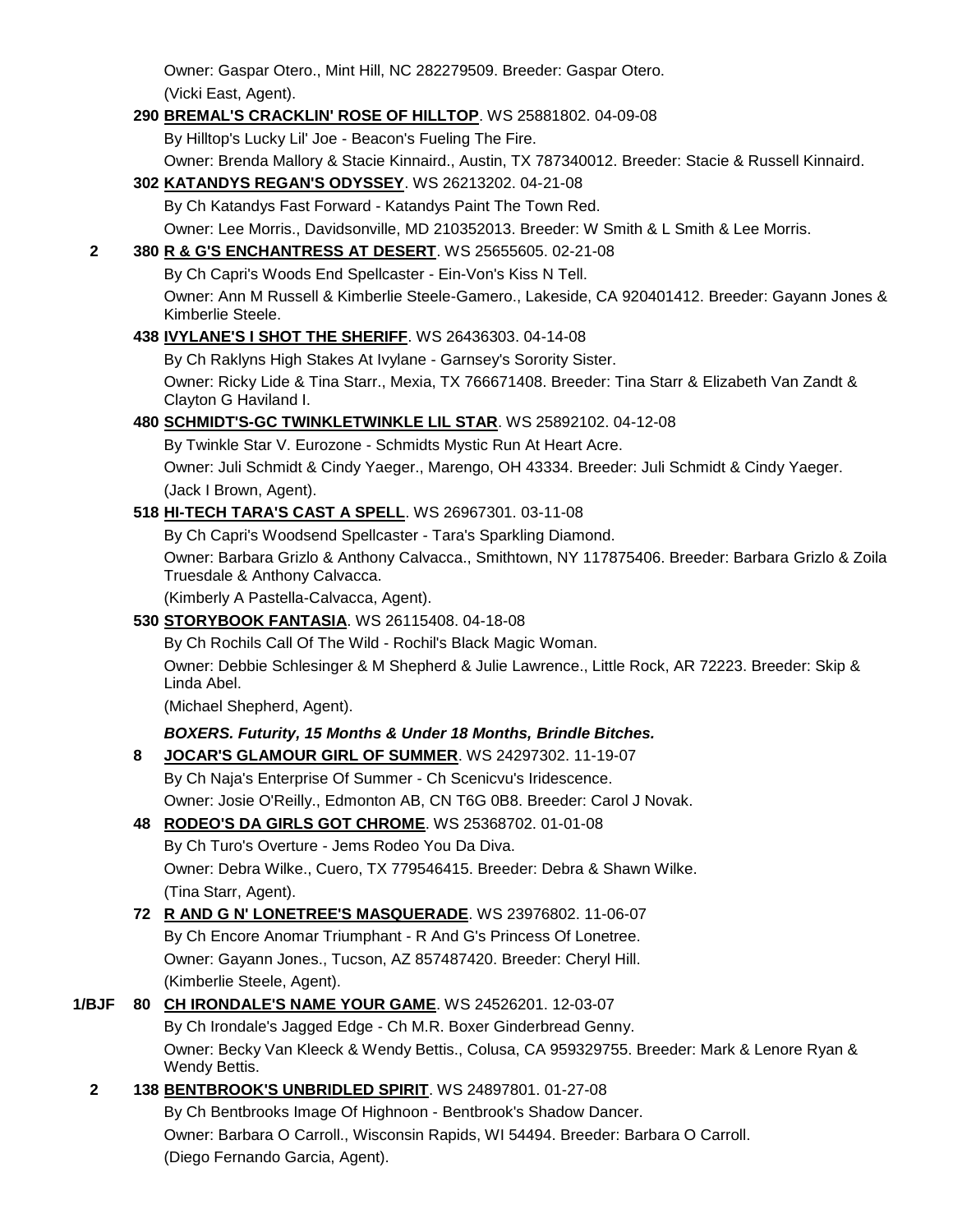#### **3 198 [GINGERBREAD CHRISTMAS COOKIE](http://canis.infodog.com/files/bdogrsl1.prg;makc=WS_24526202;mdog=Gingerbread_Christmas_Cookie;wins=all)**. WS 24526202. 12-03-07

By Ch Irondale's Jagged Edge - Ch MR Boxer Gingerbread Genny.

Owner: Lenore Ryan., Sebastopol, CA 954725233. Breeder: Mark & Lenore Ryan & Wendy Bettis. (Wendy Bettis, Agent).

#### **270 [JEAMAR'S MAKIN' MISCHIEF](http://canis.infodog.com/files/bdogrsl1.prg;makc=WS_24618503;mdog=Jeamar_s_Makin__Mischief;wins=all)**. WS 24618503. 12-29-07

By Ch Aracrest Rewynd Holly Lane - Ch Hi-Tech's Genesis Of Jeamar. Owner: Mary Lou Carroll & Jean H Mattheiss., Ellicott City, MD 210424826. Breeder: Mary Lou Carroll & Jean H Mattheiss.

(Kimberly Calvacca, Agent).

### **282 [FIRESTAR'S GEMSTONE](http://canis.infodog.com/files/bdogrsl1.prg;makc=WS_24353303;mdog=Firestar_s_Gemstone;wins=all)**. WS 24353303. 11-07-07

By Ch Firestar's Indian Outlaw - Ch Firestar's Lindy Hop.

Owner: Diane E Boyle & Elizabeth J Cavanaugh., Chicago, IL 606303520. Breeder: Diane E Boyle & Elizabeth J Cavanaugh.

(Christa Cook, Agent).

### **4 320 [SPRINGBROOK'S PAINT THE TOWN](http://canis.infodog.com/files/bdogrsl1.prg;makc=WS_24458804;mdog=Springbrook_s_Paint_The_Town;wins=all)**. WS 24458804. 11-30-07

By Ch Capri's Woods End Spellcaster - Ch Can-Cia's Voodoo Mama.

Owner: Mary Dohm & Sherry canciamille., Wilmington, IL 604818983. Breeder: Sherry Canciamille & Mary Dohm.

# **538 [HABERL'S OUTTA MY WAY RN](http://canis.infodog.com/files/bdogrsl1.prg;makc=WS_23956901;mdog=Haberl_s_Outta_My_Way_RN;wins=all)**. WS 23956901. 11-19-07

By Ch Rosewood's Custom Made - Ch Haberl's Forever Young CD RE. Owner: MJ Alencewicz & JoAnn Haberl & BJ Barnhart., Montverde, FL 347563340. Breeder: M Alencewicz & J Haberl & BJ Barnhart & D Garrett.

### *BOXERS. Futurity, 15 Months & Under 18 Months, Fawn Bitches.*

### **38 [RAKLYNS MONTE CARLO](http://canis.infodog.com/files/bdogrsl1.prg;makc=WS_24627801;mdog=Raklyns_Monte_Carlo;wins=all)**. WS 24627801. 11-11-07

By Ch Raklyns High Stakes At Ivylane - Ch Raklyns Showin' Off.

Owner: Karen & Pat Quagliana & Debbie & Erin Struff., Oakland, NJ 074362341. Breeder: Debbie & Erin Struff & Karen & Patrick Quagliana.

# **A 64 [BENTBROOK'S DESERT SPIRIT](http://canis.infodog.com/files/bdogrsl1.prg;makc=WS_24897802;mdog=Bentbrook_s_Desert_Spirit;wins=all)**. WS 24897802. 01-27-08

By Ch Bentbrooks Image Of Highnoon - Bentbrook's Shadow Dancer. Owner: Dr Gregory Cohen & Krista Cohen & Barbara O Carroll., Langley BC, CN V2Z 1J1. Breeder: Barbara O Carroll.

(Handler: Michelle Yeadon PHA).

#### **128 [HAPPY TAIL'S 'N MAXL'S GOLD AMBITION](http://canis.infodog.com/files/bdogrsl1.prg;makc=WS_25012905;mdog=Happy_Tail_s__N_Maxl_s_Gold_Ambition;wins=all)**. WS 25012905. 11-21-07

By Ch Maxl's Golden Boy - Ch Interlude's Barbwire-N-Roses RN.

Owner: Eugenia Koshiol & Amy Bieri & Lori McClain., Monee, IL 604492107. Breeder: Amy Bieri & Todd Bieri & Lori McClain.

#### **140 [WHITE PINES ONE FOR THE MONEY](http://canis.infodog.com/files/bdogrsl1.prg;makc=WS_24344101;mdog=White_Pines_One_For_The_Money;wins=all)**. WS 24344101. 12-06-07

By Ch White Pines High Expectations - Ch White Pines Front Paige. Owner: Robert & Linda Gasper., Medina, OH 442568540. Breeder: Robert & Linda Gasper. (Jack Brown, Agent).

#### **3 194 [FOXEN'S SASSY](http://canis.infodog.com/files/bdogrsl1.prg;makc=WS_24925603;mdog=Foxen_s_Sassy_Little_Lady;wins=all) LITTLE LADY**. WS 24925603. 01-25-08

By Ch Caymans Texas Buckaroo - Sassys Magic Spellcaster Of Cayman.

Owner: Sue Driscol & Janet Kraus & Lynn Schaefer., Belvidere, IL 610087010. Breeder: Janet Kraus & Kristine Anderson.

#### **336 [REGAL'S FAITHFUL PLAYING THE ODDS](http://canis.infodog.com/files/bdogrsl1.prg;makc=WS_25089501;mdog=Regal_s_Faithful_Playing_The_Odds;wins=all)**. WS 25089501. 01-14-08

By Ch Raklyn's High Stakes At Ivylane - Ch Faitfuls Regal Secret To Life.

Owner: Korinne Vanderpool & Lauren Friesenhahn., Frisco, TX 750354621. Breeder: Lauren & Robert Friesenhahn & Korinne Vanderpool.

(Terri Galle, Agent).

#### **2 338 [HAPPY TAIL'S N MAXL'S ALL THAT GLITTERS](http://canis.infodog.com/files/bdogrsl1.prg;makc=WS_25012901;mdog=Happy_Tail_s_N_Maxl_s_All_That_Glitters;wins=all)**. WS 25012901. 11-21-07

By Ch Maxl's Golden Boy - Ch Interlude's Barb Wire N Roses.